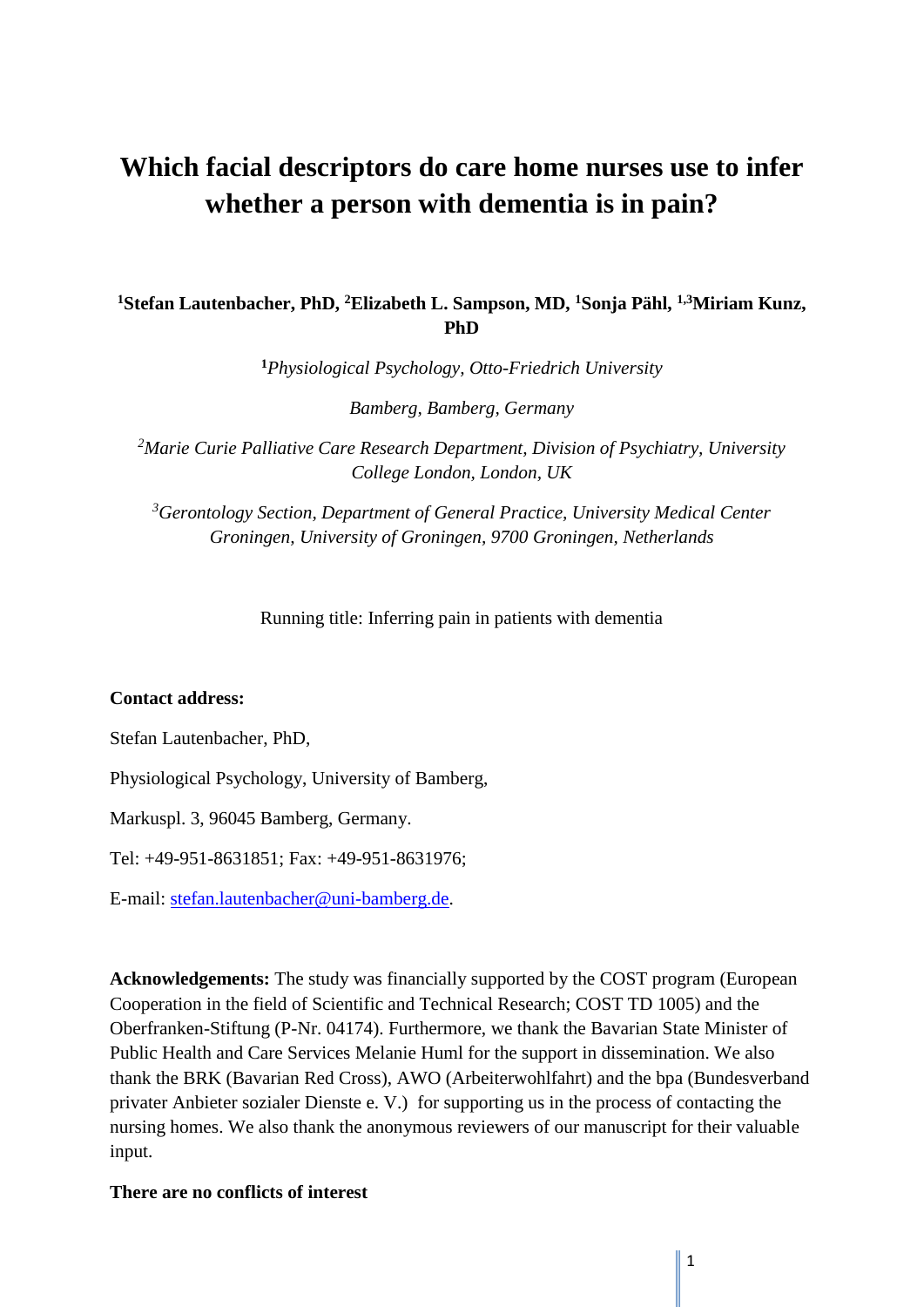#### **Abstract**

**Objectives:** Pain assessment in people with advanced dementia relies strongly on observable pain behaviors, such as facial expressions, body movement and vocalizations. However, the process of inferring pain in others, based on such observations, is not well understood. We aimed to investigate which features of facial expressions caregivers rely on when inferring the presence and intensity of pain in people with dementia.

**Methods:** A questionnaire, including items on thirteen facial descriptors, which were extracted from established observational scales for pain in dementia, was sent to 366 nursing homes in Germany. We asked the nurses to observe patients with dementia and then rate their observations using the facial descriptors as well as to provide an overall pain estimate of the residents' pain. We used regression analyses to identify which facial descriptors nurses use most commonly to infer whether a person with dementia is in pain and to grade its intensity.

**Results:** Seventy-nine nursing homes participated (22% response rate) and a total of 284 completed observer ratings were returned. The observed individuals suffered from moderate to severe dementia and were observed in everyday care situations. The average pain estimated by the caregivers was slight to moderate. Mainly, anatomically-based descriptors ("frowning", "narrowed eyes") and indicators of emotional arousal ("looking tense", looking frightened") significantly predicted the overall pain ratings by nurses; explaining approximately 45 % of the variance.

**Conclusions:** Although all presented facial descriptors were used by the nurses, some descriptors were used clearly more frequently than others to infer whether a resident with dementia is in pain. Development of observational pain tools and training in their use should consider the pre-existing assumptions that nurses use to infer pain as well as their potential bias.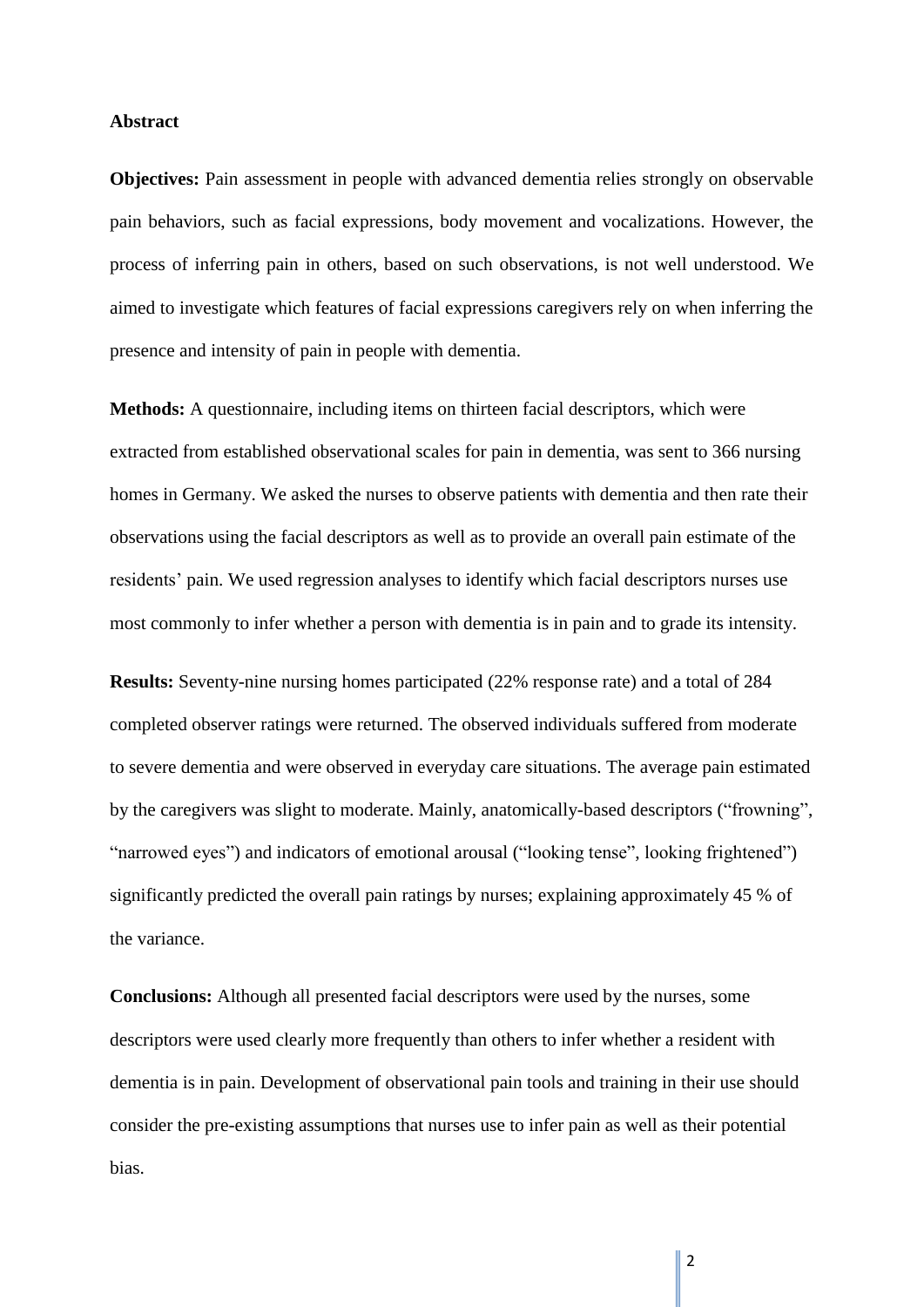Keywords: dementia, pain, facial expression, pain diagnostics, observational tools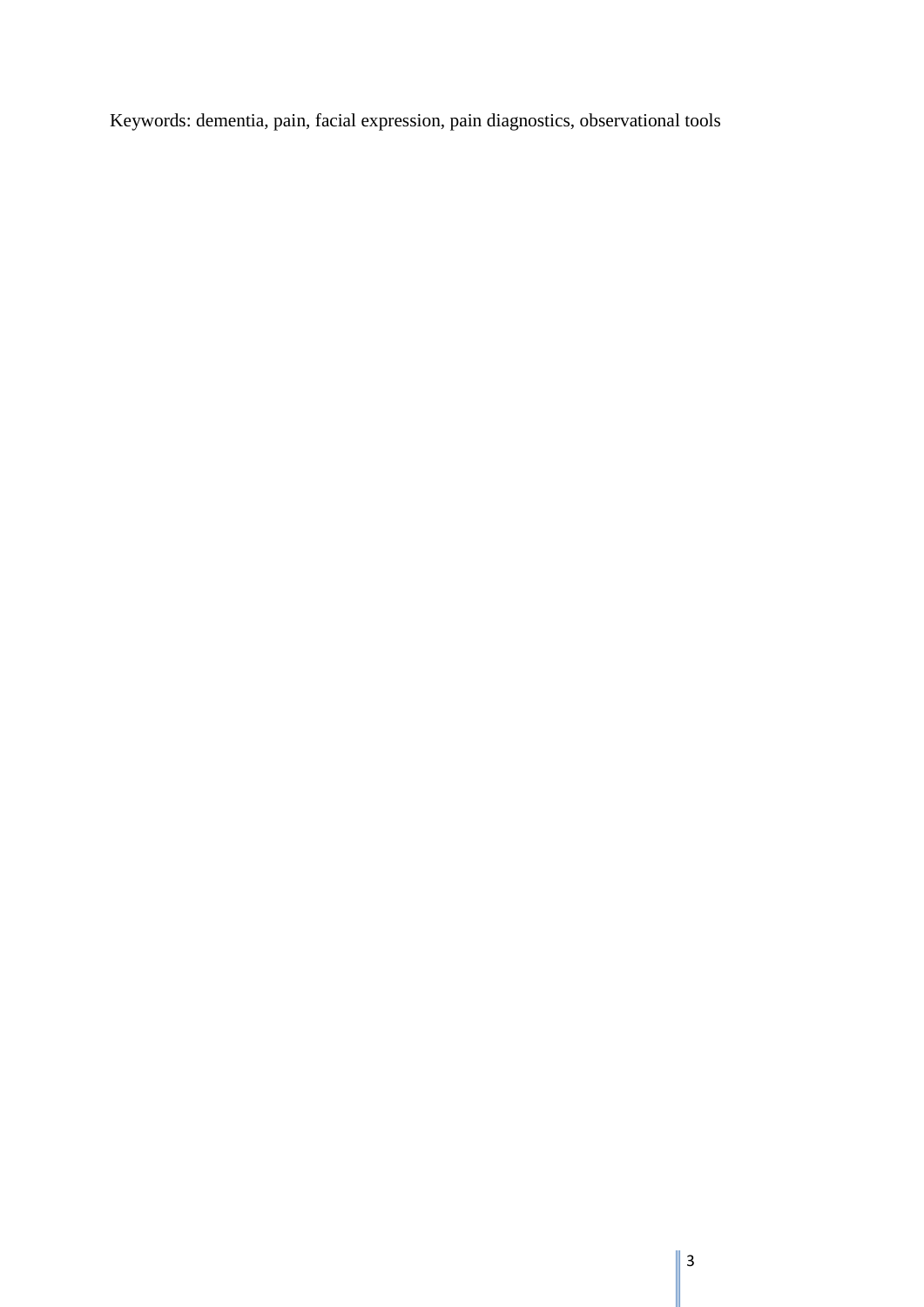#### **1. Introduction**

Prevalence rates for both dementia and pain increase with age. Given demographic changes in the coming decades, resulting in rapid growth of the older population, the number of individuals suffering from pain as well as from dementia will substantially increase. During the course of dementia, people become less able to self-report their pain [1]. This lack of verbal ability makes it difficult to assess pain in people with dementia and communication difficulties because, by definition, pain is a private experience. However, brain imaging studies demonstrate how people with Alzheimer's disease have difficulty integrating novel and previous pain experiences with contextual information, and thus, perceive every pain stimulus as new and threatening [2]. This impaired ability to harmonize past and present experiences as well as expected outcomes may lead to pain being more distressing and increases the impact of persistent pain on cognitive and behavioral functioning.

Given the difficulty in self-report of pain, pain is overlooked in these patients, and remains untreated. Untreated pain often results in challenging behavior which may be distressing for the person with dementia and those who care for them. Caregivers of people with dementia often feel helpless when trying to identify pain and have concerns that they may have missed this [3]; thus, they are quite eager to learn more about the pain-specific behavioral indicators. Behavioral indicators of pain can be signified by facial expressions, vocalization, body posture and movement. However, there is wide agreement that facial responses are most salient and easy to decode in this context [4].

When trying to infer pain in others by observation, it is important to identify which behavioral features are critical in the non-verbal communication of pain. Besides investigating how pain is encoded in different pain behaviors, which behavior can be most reliably observed or which behavior is best suited to differentiate pain from other negative affective states, it is also crucial to understand which behavioral features caregivers rely on when deciding whether a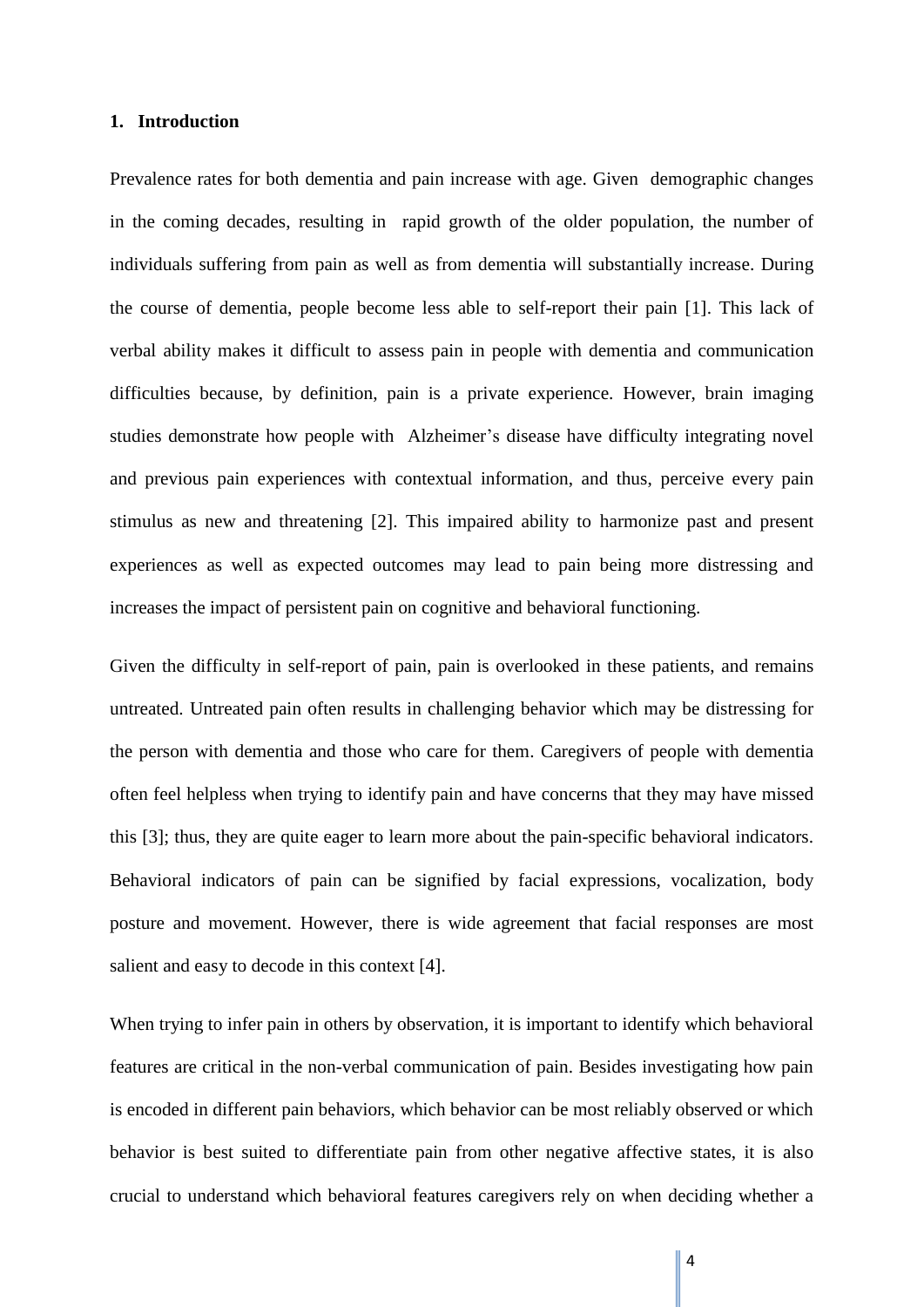person is experiencing pain. Or, in other words, (i) what kind of observations promotes the inference that another person is experiencing pain and (ii) how are these used to infer information about pain intensity levels.

Previous studies have suggested that in clinical practice the inference of pain in people with dementia based on observations has several shortcomings. For example, caregivers often do not use systematic observations, structured protocols or rely on specific behaviors. Moreover, they often have difficulties differentiating pain from distress and lack knowledge about how to define pain in people with dementia [5]. In order to improve this, several groups of experts have specified and operationalized key observations that may help to correctly infer pain. This work has resulted in various observer-rated pain scales for people with dementia [6,7]. In an attempt to develop this work further, an international expert panel from an EU COST Action<sup>1</sup>  $2$  has extracted the verbal descriptors of these observations from the most common dementia pain scales. These descriptors were grouped into the basic categories "facial expression", "vocalization" and "body movement" as per the well-established American Geriatrics Society  $(AGS)^3$  classification [8].

There is general agreement that amongst the three AGS categories facial expression is of key importance in making observer-based decisions about the need for pain treatment and care [9,10]. Facial expressions are easily accessible for observation, can be graded, and can be used by human and computer-based automated pain detection systems. Therefore, we started our search for critical observations, which promote the inference of pain being present and influence the grading of its intensity by focusing on facial descriptors. We asked the nurses for structured observations of the facial expression of the patient by using 13 facial descriptor items extracted by the COST expert panel. We decided to use these 13 items instead of using

1

<sup>1</sup> European Cooperation in Science and Technology

<sup>&</sup>lt;sup>2</sup> The authors of the present report S. Lautenbacher and M. Kunz were also members of the COST panel

<sup>3</sup> American Geriatrics Society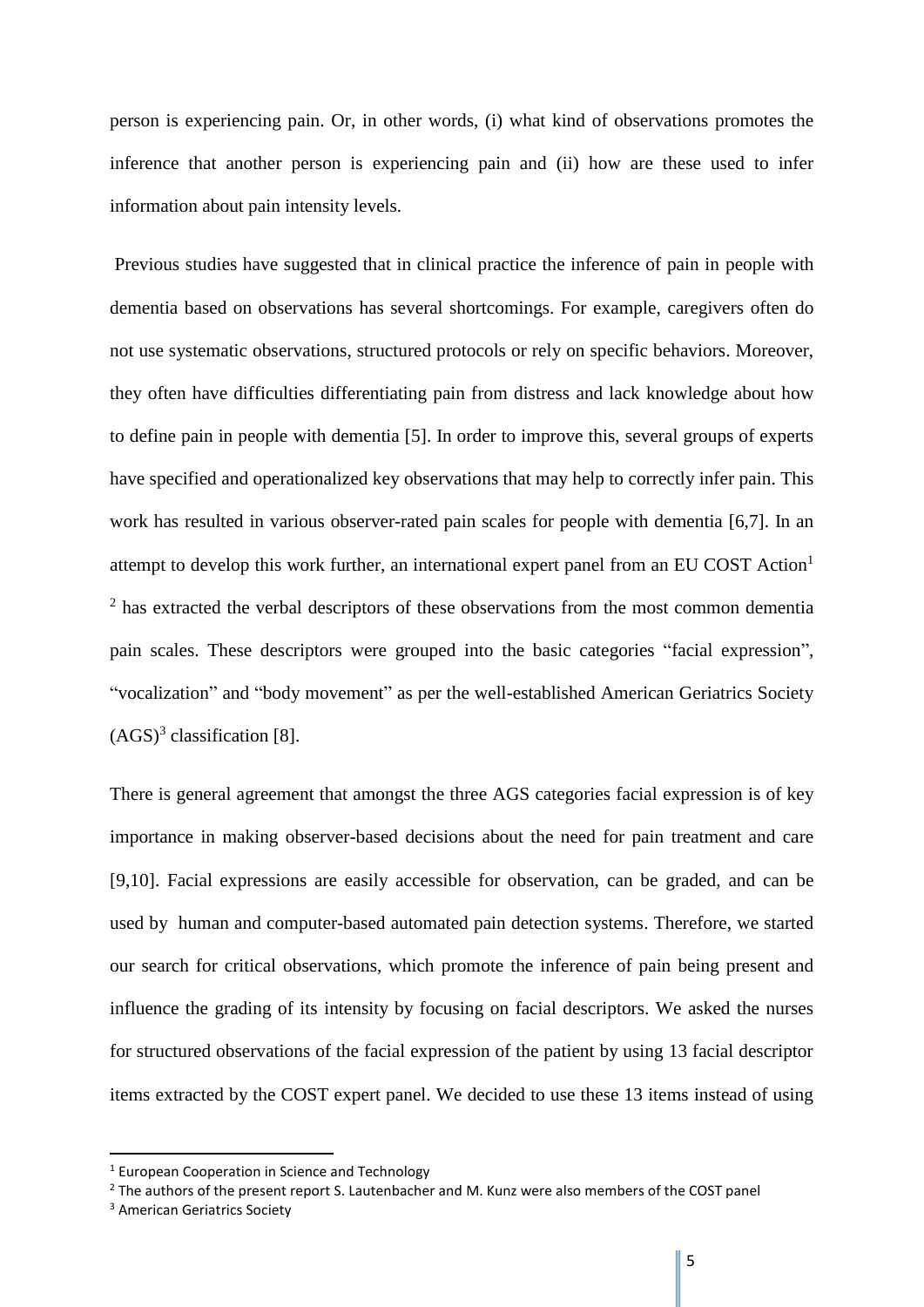the face subscale of one of the already established observational pain scales because most scales do not include several variants of facial descriptors (anatomical, emotional, cognitive, autonomic, etc.) but rely mainly on only one variant, which would have unreasonably narrowed the variety of descriptors we liked to offer for evaluation. Thus, the present study aims to identify which facial descriptors are used by caregivers to evaluate and influence their diagnostic decision-making process when assessing pain.

#### **2. Methods:**

## Design of survey

The study focused on nurses for the elderly in nursing homes because they are crucial in providing pain care to residents with dementia. We used a questionnaire survey, assessing pain in every-day situations, including potentially painful activities of daily living (ADL), as recent findings clearly suggest that people with dementia at rest often display fewer observable pain indications than during ADL activities [4].

The survey comprised a cover letter, a short demographic questionnaire, 13 items of facial pain expressions and two general ratings of pain; all 15 items were designed as observer ratings. This questionnaire was sent out to 366 nursing homes in Bavaria (Germany) in February/March 2013 and we collected the returned questionnaires over a period of 5 months. The study protocol was approved by the ethics committee of the University of Bamberg.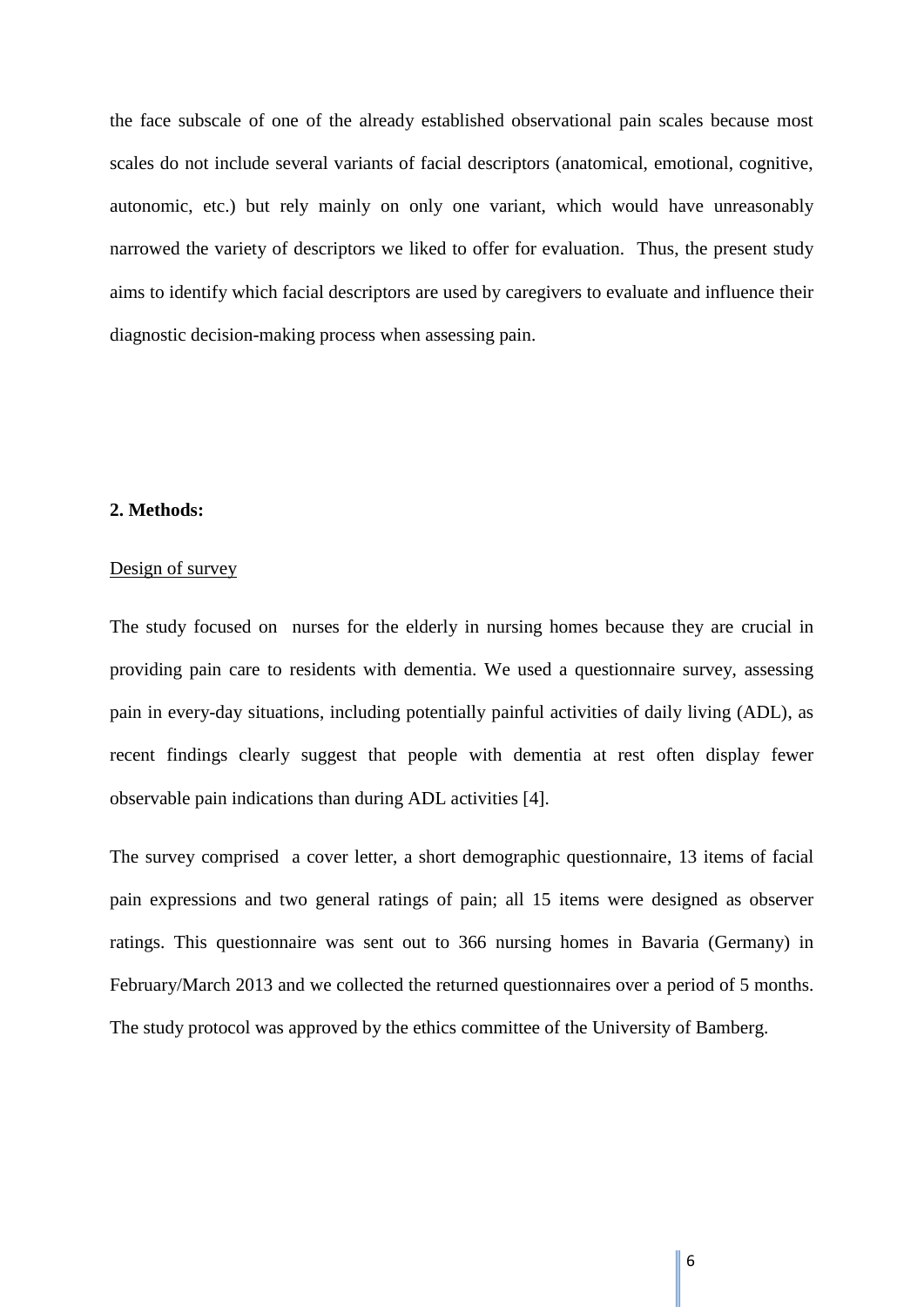#### Selection of facial descriptor items

**.** 

We selected facial descriptor items from established observational pain assessment tools for people with dementia in several steps. This was conducted by the COST expert panel as described in detail elsewhere [11]. In brief, in step one, based on review articles that evaluated observational pain assessment tools for people with dementia (published between 2005 and 2011; e.g. [6-7,12-14], we identified 12 pain assessment tools recommended by the authors of review articles: The ABBEY Pain Scale [15], ADD [16-17], CNPI [18-19], DS-DAT [20-21], DOLOPLUS-2 [22], EPCA-2 [23], MOBID-2 Pain Scale [24], NOPPAIN [25], PACSLAC [26], PAINAD [27], PADE [28], and PAINE [29]. Out of these 12 scales, we extracted all items relating to facial expressions (in total: 47 items). In step two, we removed all largely or completely synonymic items (e.g. looking tense, tense facial expressions), resulting in 32 items. Interestingly, there was great overlap in items as regards inclusion in the 12 scales, with 41% of items being found in at least two scales. In the third step we grouped the 32 facial items into sub-categories, namely "cognition" (e.g. item "empty gaze"), "emotional state" (e.g. item "looking sad"), "anatomically-based description" (e.g. item "frowning") and "autonomic reaction" (e.g. item "pale face"). In the fourth and final step, we tried to further reduce the number of items by selecting the most promising facial descriptors within each sub-category based on published research on the facial expressions of pain [30-32], on the frequency of occurrence in existing pain assessment tools as well as on the opinion of the COST experts as regards their clinical utility. Items excluded in this last step can be found in the footnote<sup>4</sup>. This resulted in the final pool of 13 facial descriptors (see Table 2).

*<sup>4</sup> Items excluded in step 4: absent gaze; blank look; blinking; change in eyes (dull, bright, increased movement); creasing forehead; dirty look; distorted expressions; drawn; atonic fixed gaze; grimacing; jaw drop; open eyes; rigid expression; quivering chin; screwing up nose; tighter face; wincing; looking worried; seeming withdrawn*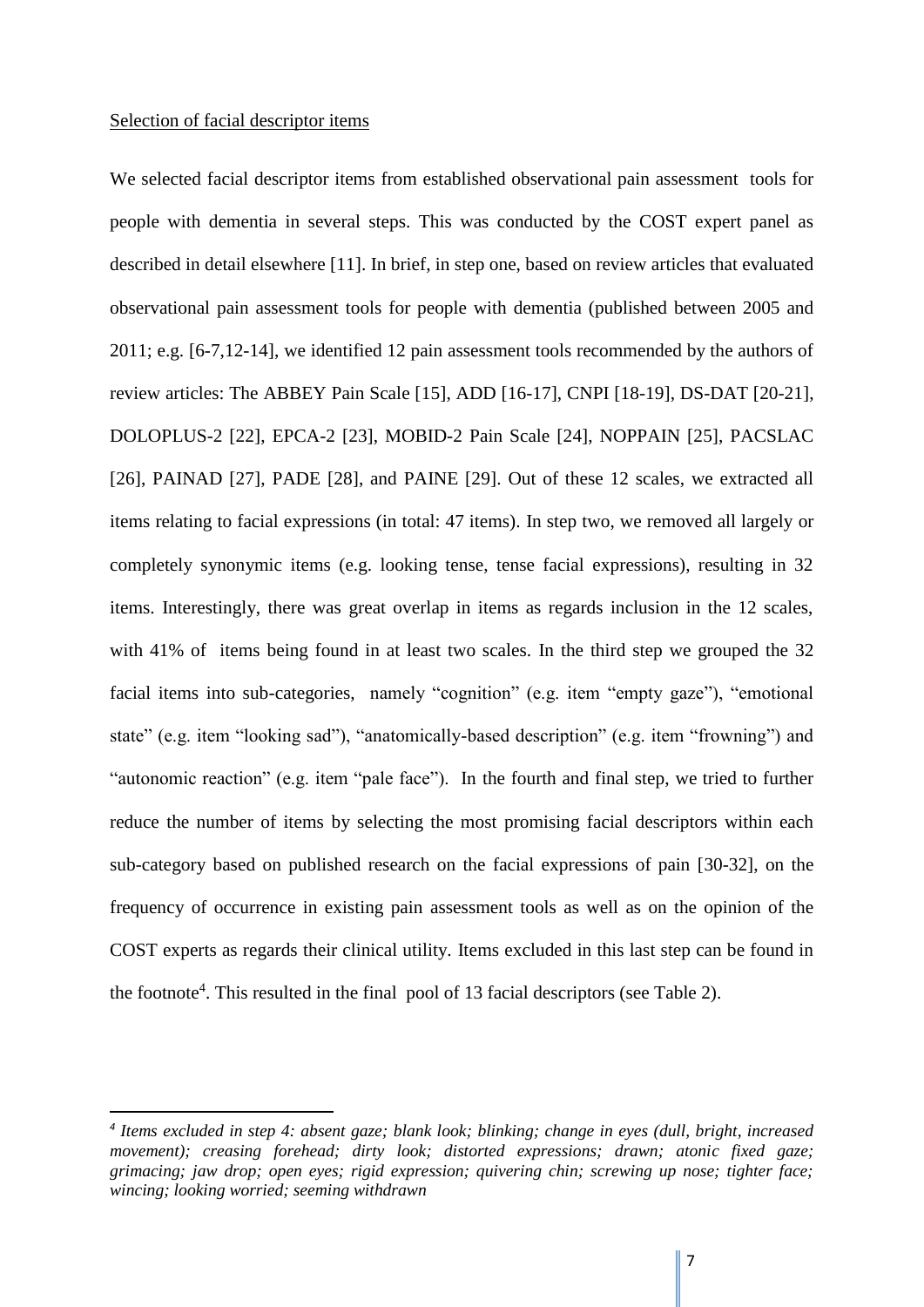#### Questionnaire

In the cover letter, we informed participating nursing homes that we are developing a tool to assess pain in people with dementia, especially for those no longer able to report pain for themselves, and that we would be interested in which facial expressions nurses observe during potentially painful care activities (e.g. washing, mobilization). Before completing the observational part, nurses were asked for demographic information regarding themselves (e.g. age, years of work experience etc.) as well as regarding to the resident being observed (e.g. degree of cognitive decline (Global Deterioration Scale, GDS), analgesic usage).

We asked nurses to observe residents with dementia during these care activities and to use our questionnaire to rate which facial expressions they observed. They were then asked to specify the situation in which they observed the residents' facial expressions. They could choose between "washing", "getting dressed", "transfer", "wound treatment", "mobilization" and "others". They were further asked to complete which of the 13 facial descriptor items they had seen and two general ratings of pain directly after they completed their observations.

The instructions for the 13 facial descriptor items were: "Using the following scale, please indicate the degree to which you have observed the following items in the patient." The participants were instructed to record only facial activities that they observed during the specified care situations. Observations of facial activity were scored on a 4-point category scale (not at all - slight degree – moderate degree – great degree). There was also the option to select "not applicable/not scoreable" as an answer.

After this, nurses were asked to give two overall estimates of the pain that the resident may have experienced during the observed care activity on two 4-point category scales. Firstly a rating for pained expression and secondly a rating for pain intensity. These two items stress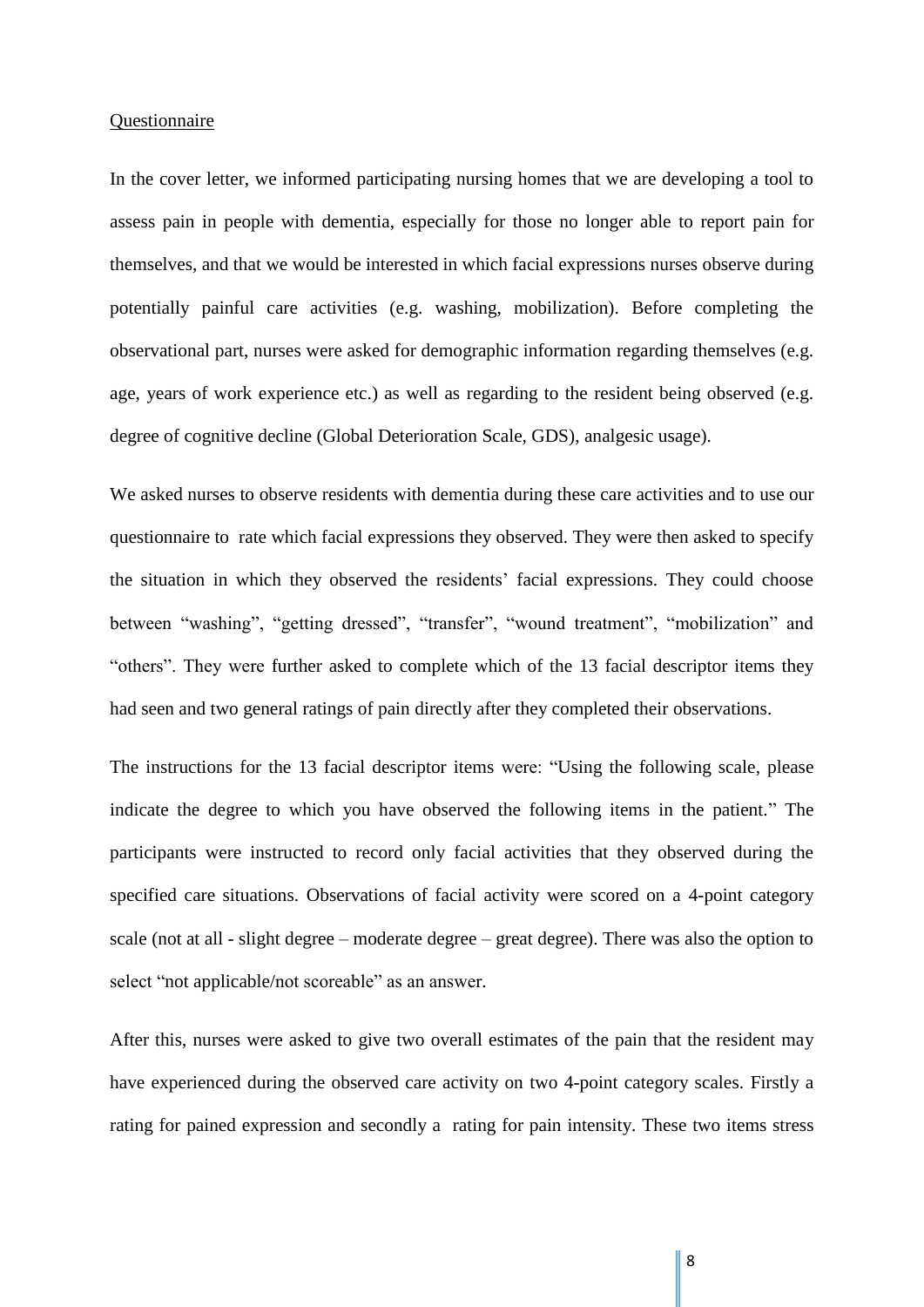both the observational aspect ("pained expression") and the inferential aspects of overall pain evaluation ("pain intensity").

#### **Statistics**

Since all the selected facial descriptors were originally devised for the same purpose, i.e. to indicate pain, it is likely that they are strongly associated with each other. We theoretically assumed that these descriptors fall into four subcategories, namely "cognition", "emotional state", "anatomically-based description" and "autonomic reaction" [11]. To test whether these theoretical dimensions were reflected in the observational use of the items by caregivers, a *factorial analysis* was completed. We applied principal component analysis on all facial items and used varimax rotation to maximize independence of factor scores. We examined the scree plot and applied the eigenvalue-greater-than-one rule to determine the number of factors.

The main aim of the present study, namely to identify which facial descriptors are associated with nurses' beliefs that a patient with dementia is in pain and the pain intensity was explored using regression analyses. First, we wanted to investigate which single facial descriptors can significantly predict the two general ratings of pain ("pained expression" and "pain intensity").Therefore we entered all 13 facial items as predictors in a forward stepwise regression analysis.

As well as examining single items, we also wanted to test which category of facial descriptors was most associated with nurses' inference of pain. We used the results of the factor analysis and entered factor scores (not single items) as predictors into the regression analysis. More precisely, from the results of the factor analysis we computed Bartlett factor scores [33]. These Bartlett factor scores are based on least squares procedures to minimize the sum of squares of the unique factors over the range of variables and are an estimate of the latent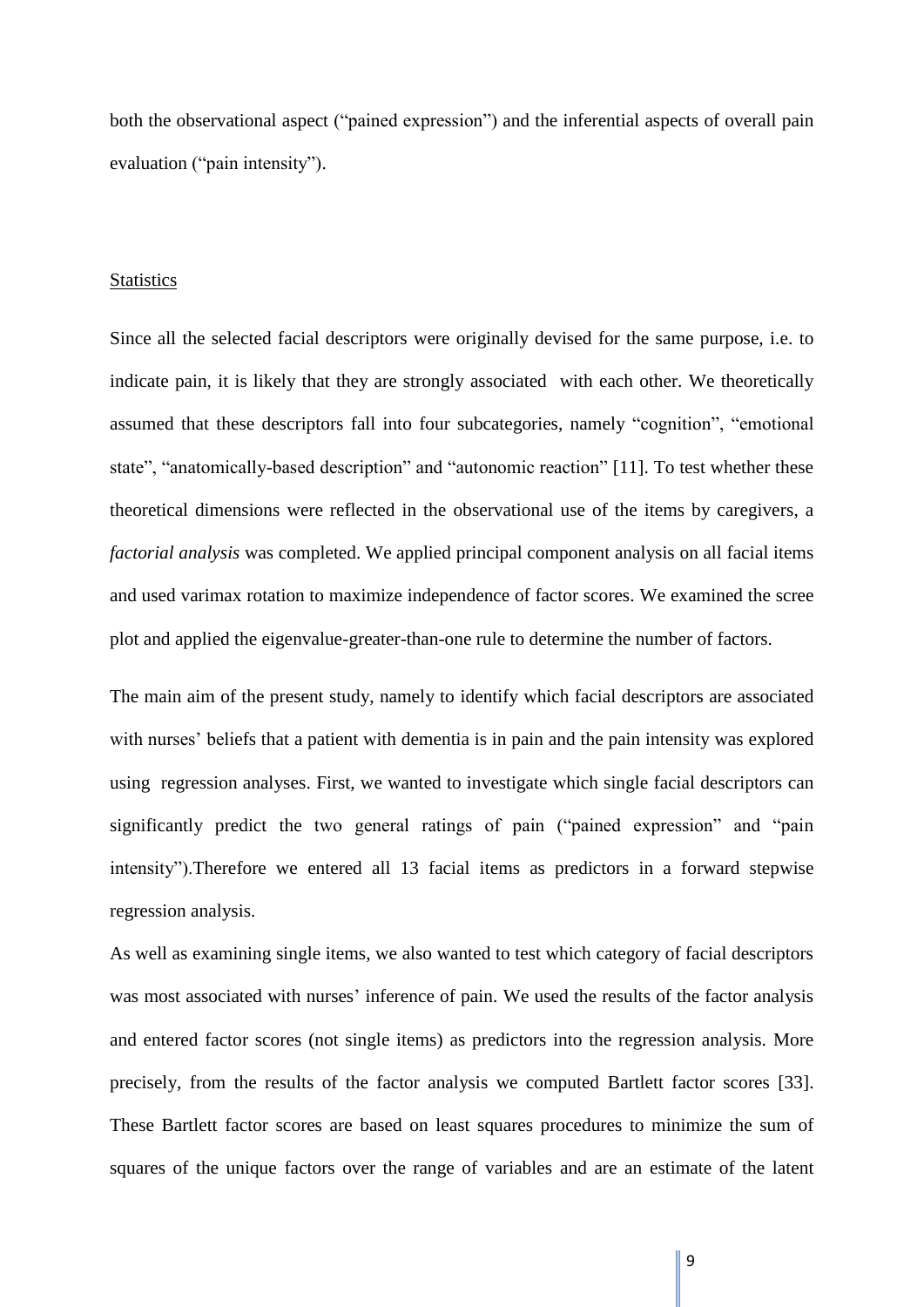factor constructs. These factor scores were then entered as predictors in the forward stepwise regression analysis to investigate which factors significantly predict the two general ratings of pain ("pained expression" and "pain intensity").

Descriptive statistics are given as frequencies and means with standard deviations. The alphalevel was set to 0.05. Analyses were conducted with SPSS 21.

#### **3. Results**

#### Response rates

Of the 366 nursing homes initially contacted, 79 nursing homes returned questionnaires (22% response rate). The number of questionnaires supplied by single nursing homes varied from 1 to 16; with an average of 3.6 questionnaires. Overall 284 completed questionnaires were returned and entered into the analyses.

#### Sample characteristics

Table 1 gives an overview of the characteristics of the nurses who took part in this study and the residents with dementia who were observed. Nurses were experienced, with an average of 14 years working in health care. More than 85 % were trained as elderly care nurses, 10% as general nurses, 2% were still training, and the remaining 3% had different backgrounds (e.g. occupational therapist). The nurses mainly worked in large nursing homes (mean number of nursing home residents: 100 (SD: 66.7), the average age of residents was 78.5 years (SD: 9.6)) and each nurse took care of an average of 32 (SD 22.1) residents.

With regard to the residents with dementia who were observed, they were mostly in the more advanced stages of dementia with an average score of 6.2 on the Global Deterioration Scale (GDS) for age-associated cognitive decline and primary degenerative dementia [34] (see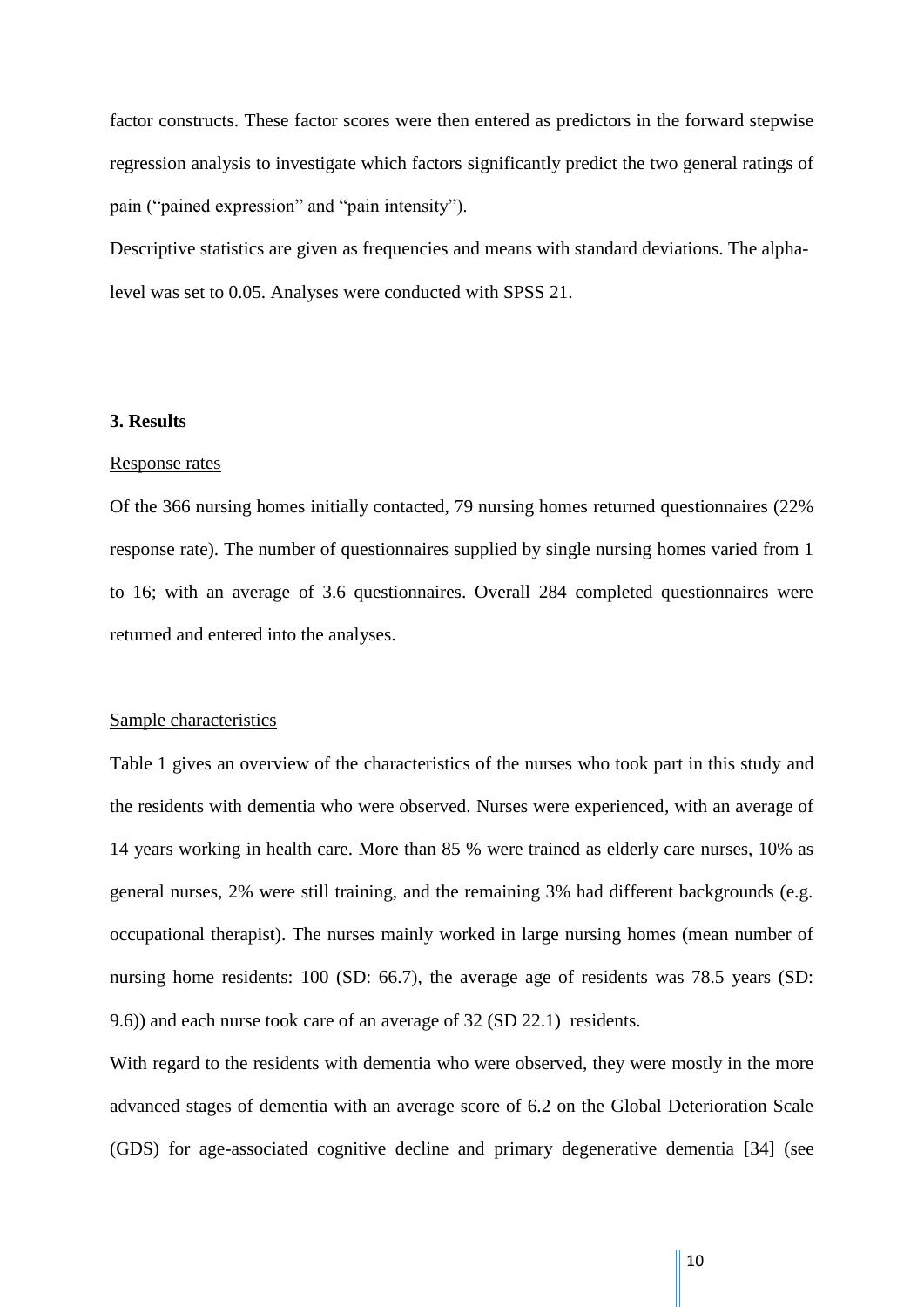Table 1). This scale differentiates between 7 stages, with GDS stage 7 indicating the most severe stage of cognitive decline.

Observations of facial expression were most often done during washing, transfer and mobilization (see Table 1) with 57% of residents being observed during one single activity and 43% of residents being observed during two or more care activities.

#### Descriptives of facial descriptor items and overall pain ratings

Nurses provided two general ratings of pain ("pained expression" and "pain intensity") as overall estimates of the pain that residents with dementia experienced whilst being observed. On average, nurses estimated that residents with dementia mostly experienced mild to moderate levels of pain (mean: 1.31 (SD 0.79) on a scale from 0-3) during the period of observation. Similarly, the average score for the "pained expression" item was 1.15 (SD 0.81) on a scale from 0-3. The activity "wound treatment" seemed to trigger highest pain estimate ratings (see Table 1) compared to the other activities of daily living. Not surprisingly, we found that these two general ratings of pain were significantly correlated with each other (r=0.75; p<0.001), sharing 56% of explained variance. However, although closely associated, these variables may assess slightly different aspects of observational pain estimation; therefore, we kept these two pain estimates as separate criterion measures for further analysis.

The overall frequency with which the 13 facial descriptors were used differed between items. Some facial descriptor items were used in more than half of all the observations: "frowning" (60%), "narrowed eyes" (51%), "looking tense" (70%), and "looking frightened" (54%), others were used less frequently: "closed eyes" (31%), "raising upper lip" (30%), "opened mouth" (48%), "tightened lips" (45%), "empty gaze" (39%), "seeming disinterested" (37%), "pale face"  $(37\%)$ , "teary eyed"  $(23\%)$ , and "looking sad"  $(46\%)$ .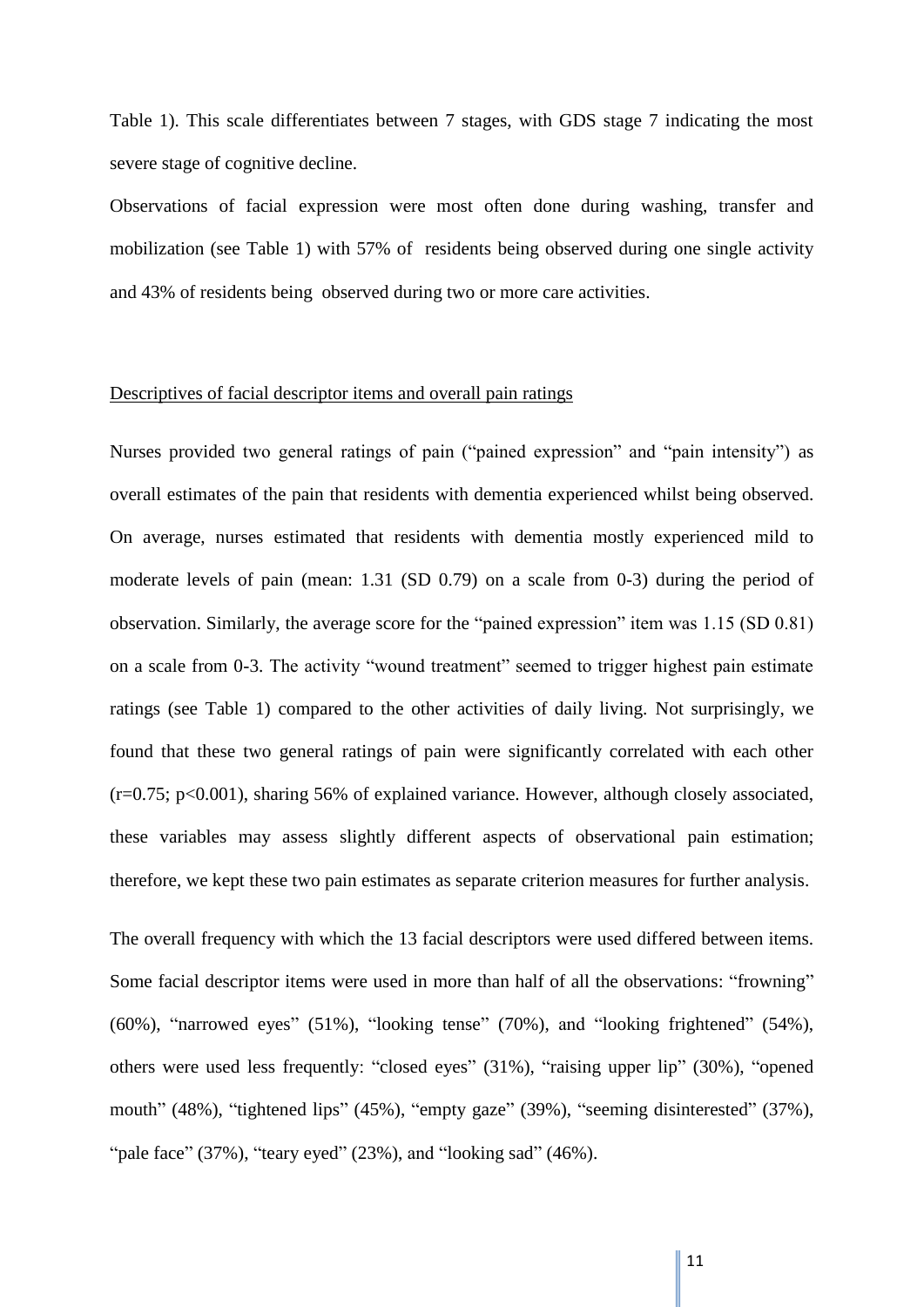As well as examining the overall frequency with which the facial descriptor items were used, we also explored whether frequency of usage differed by the overall grading of pain intensity observed by the nurses. Figure 1 depicts frequency of usage of the 13 facial descriptors by whether A) the overall "pained expression" estimate was "no", "slight degree" or "moderate" combined with "strong degree"; or (B) whether the overall pain intensity rating was either "no pain", "slight pain" or "moderate" combined with "strong pain", respectively. The categories "moderate" and "strong" were collapsed for both ratings because of low frequencies. As can be seen in Figure 1, there are some facial descriptor items that were more frequently observed when residents were believed to be experiencing more intense pain or displaying stronger pained expressions , for example frowning. Other facial items were always observed with similar frequencies (e.g. seeming disinterested); thus, not reflecting increases in the two general observer ratings of pain.

#### Results of the factor analysis

We conducted an exploratory factor analysis on the 13 facial descriptor items. Examination of factor loadings and the scree plot as well as applying the eigenvalue-greater-than-one rule indicated that three factors were a plausible fit. These three factors accounted for 52.1% of the total variance (factor 1: 29.6 %; factor 2: 14.6 % and factor 3: 9.7 %). Table 2 shows the varimax rotated factor structure. As can be seen, those items loading on factor 1 with a coefficient of 0.64 or more show a close relation to items like "empty gaze" or "seeming disinterested"; thus, we labeled this factor "lack of affect". All items loading on factor 2 with a coefficient of 0.38 or more are anatomical descriptions of facial activity like "narrowing eyes" or "raising upper lip"; thus, we labeled this factor "anatomical descriptors". With regard to the third factor, the items loading on this factor with a coefficient of 0.41 or more commonly describe states of arousal like "looking tense" or "looking frightened"; thus, we labeled this factor "arousal".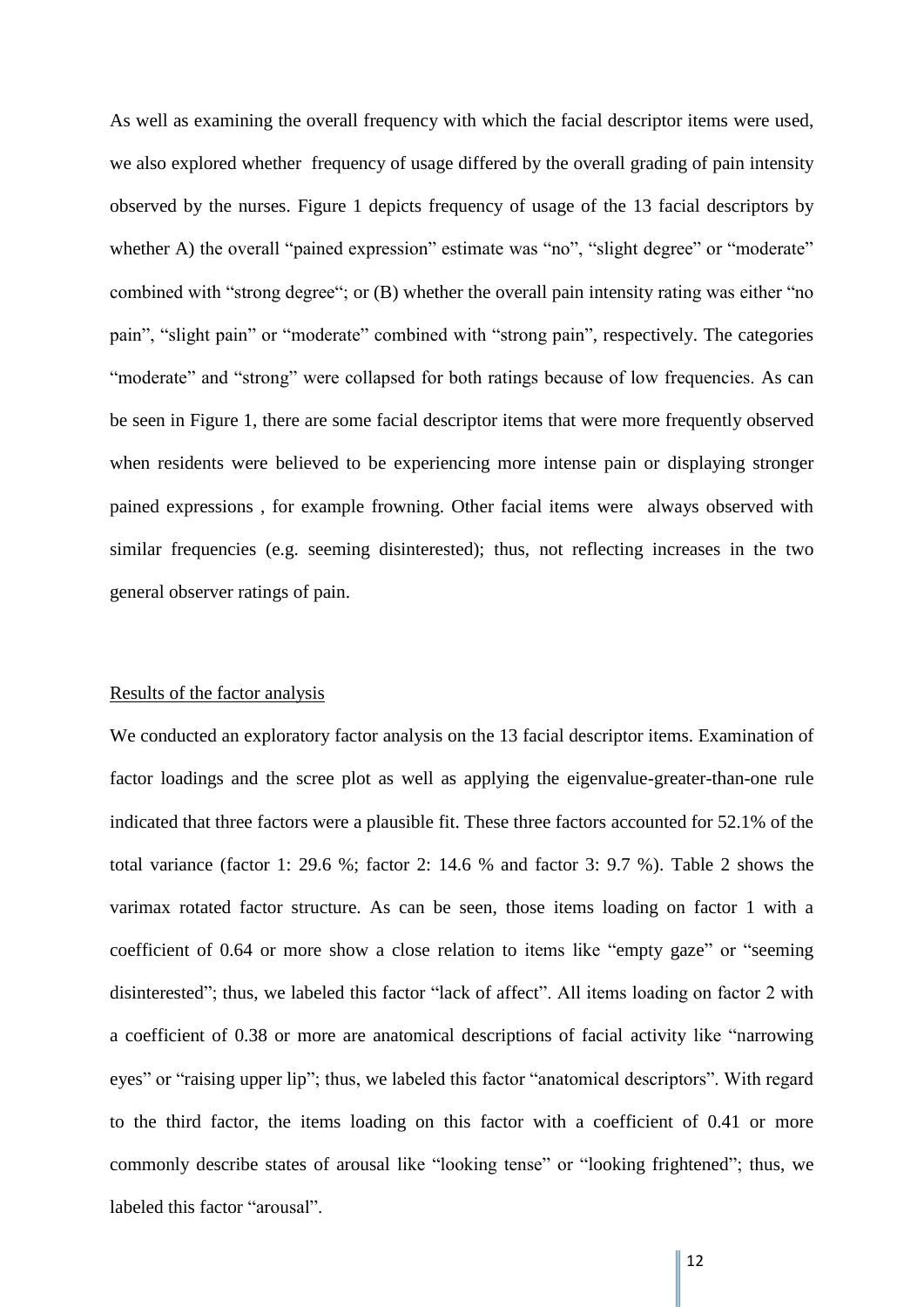#### Regression analyses – single facial descriptor items

When entering the single facial items into the two regression analyses with the criterion variables "pain intensity" and "pained expression" the results were slightly contradictory (see table 3). Out of the 13 facial descriptor items, we found that 5 or 6 items, respectively, contributed to a significant prediction of the nurses' ratings for "pained expression" or "pain intensity". However, only 50% of these significant predictive items were predictive for both criterion variables. As can be seen in table 3, "frowning", "opened mouth" and "looking tense" were significant predictors for both criterion variables, whereas the other significant predictors varied between the two criterion variables.

As can be seen in table 3, the criterion "pained expression" was best predicted by the item "looking tense" (explaining about 30% of the variance). When adding the anatomical descriptors "narrowed eyes", "tightened lips" and "frowning" as well as "teary eyed" the predictive value was significantly increased (the whole model explaining about 45 % of the variance). In contrast, the criterion "pain intensity" was best predicted by the item "frowning" (explaining 26% of the variance). Adding the two anatomical descriptors "tightened lips" and "opened mouth" as well as the items "looking tense", "looking sad" and "empty gaze" significantly increased the predictive power of the whole model explaining about 45% of the variance).

## Regression analyses – factor scores

When entering the computed Bartlett factor scores into regression analyses, we found that the "anatomical descriptors" were the best predictors for the two general ratings of pain, namely the ratings for pain intensity and for pained expression (see table 4). Approximately 30 % of the variance in these two pain estimates could be explained by the anatomical descriptors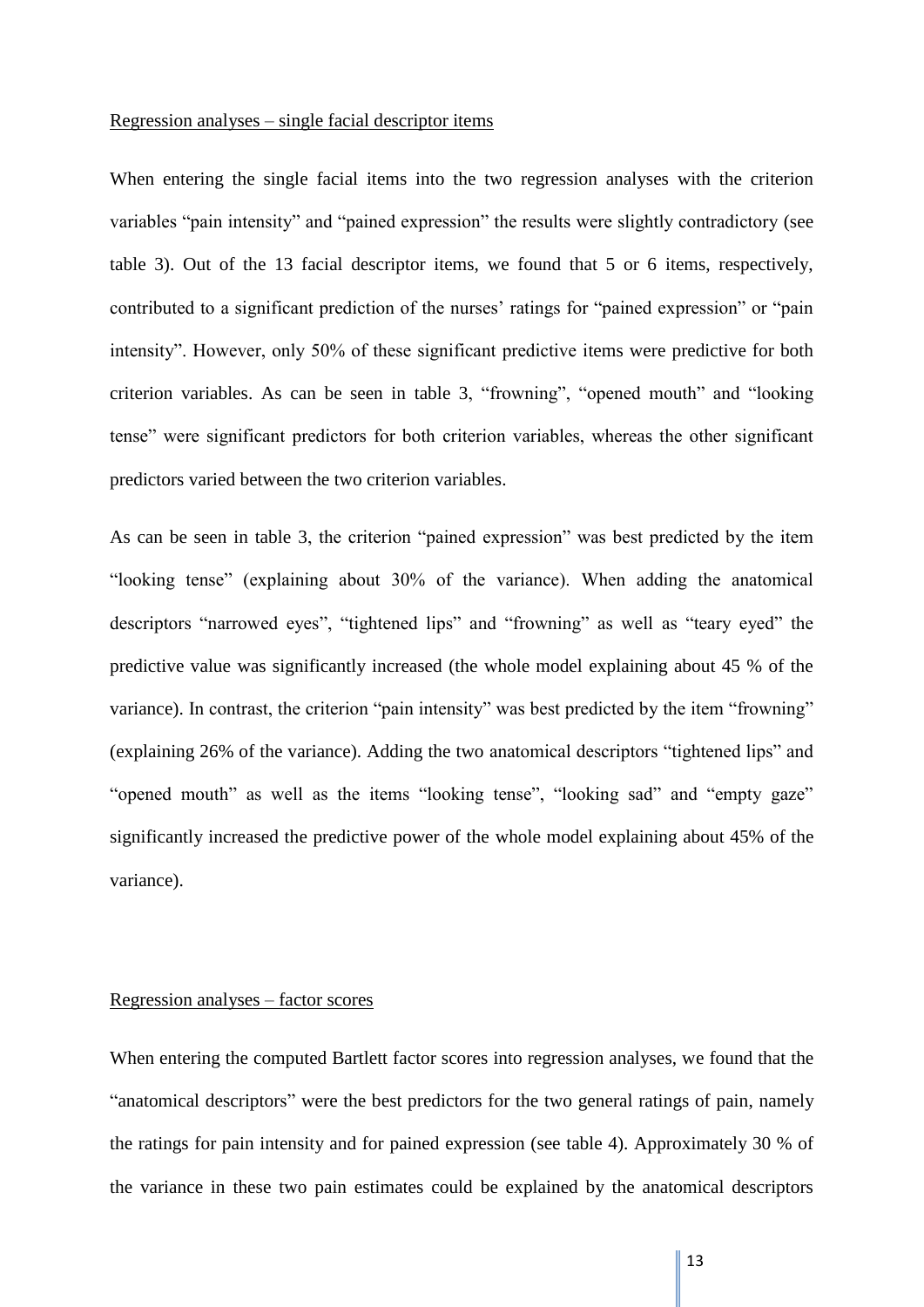alone. As second best predictor, the factor "arousal" increased the predictive value significantly to approximately 40% for the two criterion variables. Interestingly, adding the last factor "lack of affect" also increased the predictive value of the model significantly, however, the gain in explained variance was small (see table 4).

## **Discussion**

Pain assessment in people with dementia is very challenging due to difficulties with lack of self-report. In clinical practice this is a non-linear and iterative process where observation of the person's behavior is essential [35]. In the present study we used a questionnaire survey to identify which observations of facial expression coincide with the belief that a patient with dementia is experiencing pain of different intensities. We focused mainly on nurses for the elderly working in nursing homes because they often have to make judgments regarding pain using the facial expression of the older person with dementia. Observational items describing facial expressions were mailed to nursing homes in Germany and 79 nursing homes participated by returning 284 completed observer ratings. The observed individuals suffered mainly from moderate to severe dementia, were mostly female and were observed in everyday care situations. Caregivers rated the pain intensity of the residents as slight to moderate (on average) and more than 60% of the residents received pain medication.

## *Frequency of usage*

The first question to be discussed is whether the facial descriptors we presented were, in fact, used by caregivers when inferring pain in others. Given that all facial descriptor items were extracted from well-known observer-rated scales for pain in dementia [6-7,12-14], we might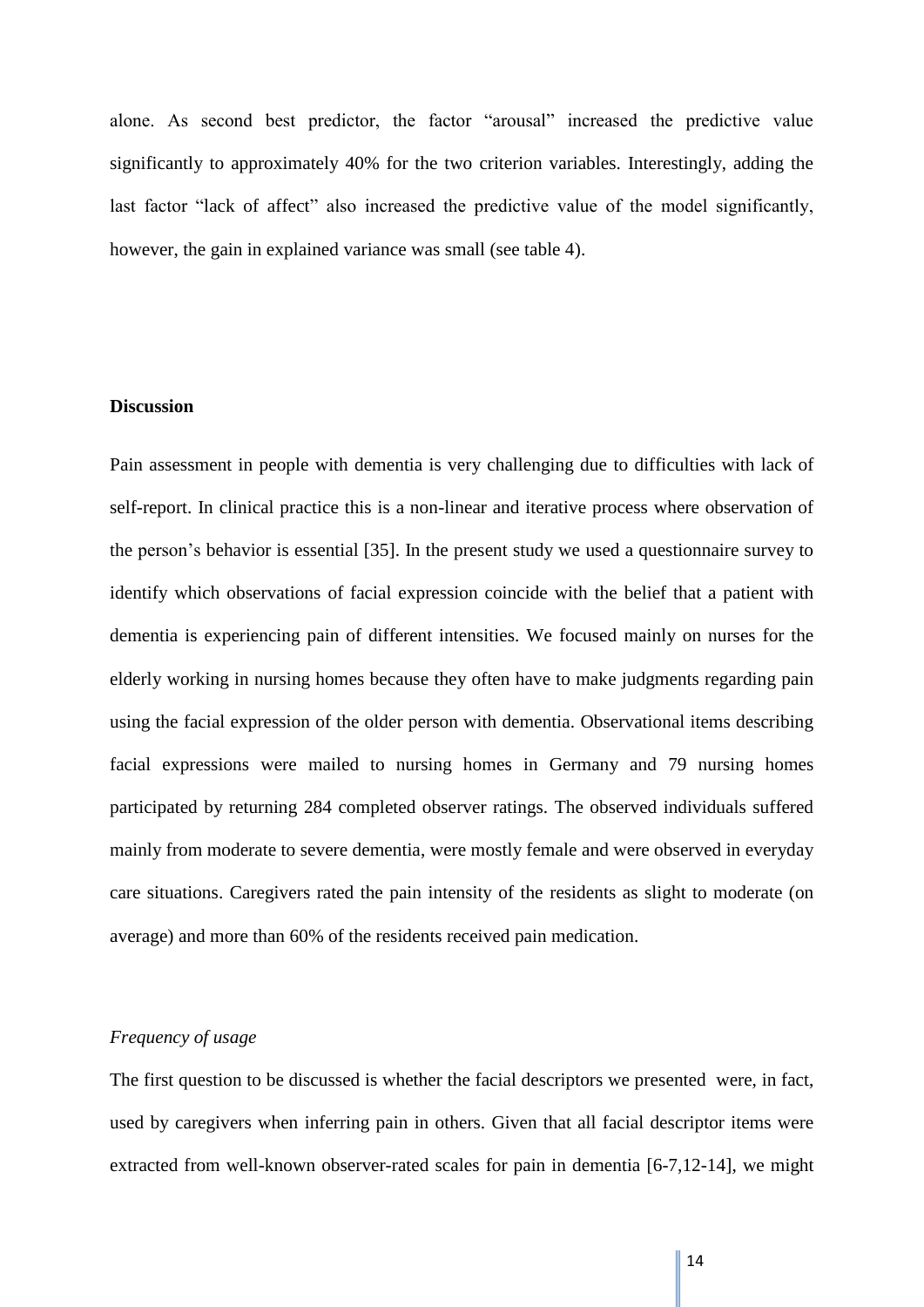expect high usage of all items. Indeed, some of the facial descriptors were used frequently such as "narrowed eyes" (51%), "looking frightened" (54%), "frowning" (60%) and "looking tense" (70%), suggesting appropriate item selection. However, this was not true for all items. Some facial descriptors were used in less than half of the situations observed: "teary eyed" (23%), "raising upper lip" (30%), "closed eyes" (31%), "seeming disinterested" (37%) and "pale face" (37%). Moreover, only a few facial descriptors were associated with ratings of different pain intensities. These included, "frowning", "narrowed eyes", "tightened lips", "looking sad", "looking tense" and "looking frightened". These facial descriptors were used by the nurses more frequently when the pain appeared to be strong and less frequently when the residents were thought to be suffering less. Therefore, "frowning", "narrowed eyes", "looking frightened" and "looking tense" closely concur with the nurses pain judgement, especially given that these facial descriptors were used frequently in general and also to discriminate between different levels of pain. In factor analysis these four facial descriptors loaded on two different factors. Whereas "frowning" and "narrowed eyes" loaded on a factor, which we labelled "anatomically-based descriptors", "looking frightened" and "looking tense" loaded on a factor labelled "arousal".

The factor analysis both corroborated and discarded the theoretical subcategories, which the COST experts [11] assumed would underlie the extracted item pool. Only three factors were extracted but four sub-categories had been hypothesized. Theory and findings converged with the "anatomically-based descriptors": Five of six items of the (theoretical) subcategory called "anatomically-based description" resulted in the corresponding factor. This suggests the nurses were more confident of applying anatomically-based facial descriptors and used these facial responses consistently for their observations. Only the item "open mouth" was not included in the pool of items loading on this factor and appeared on the factor we labelled "arousal". It may well be that this item, which is rarely reported in healthy individuals and pain patients as pain-specific facial activity [30-31], is, in a person with dementia, an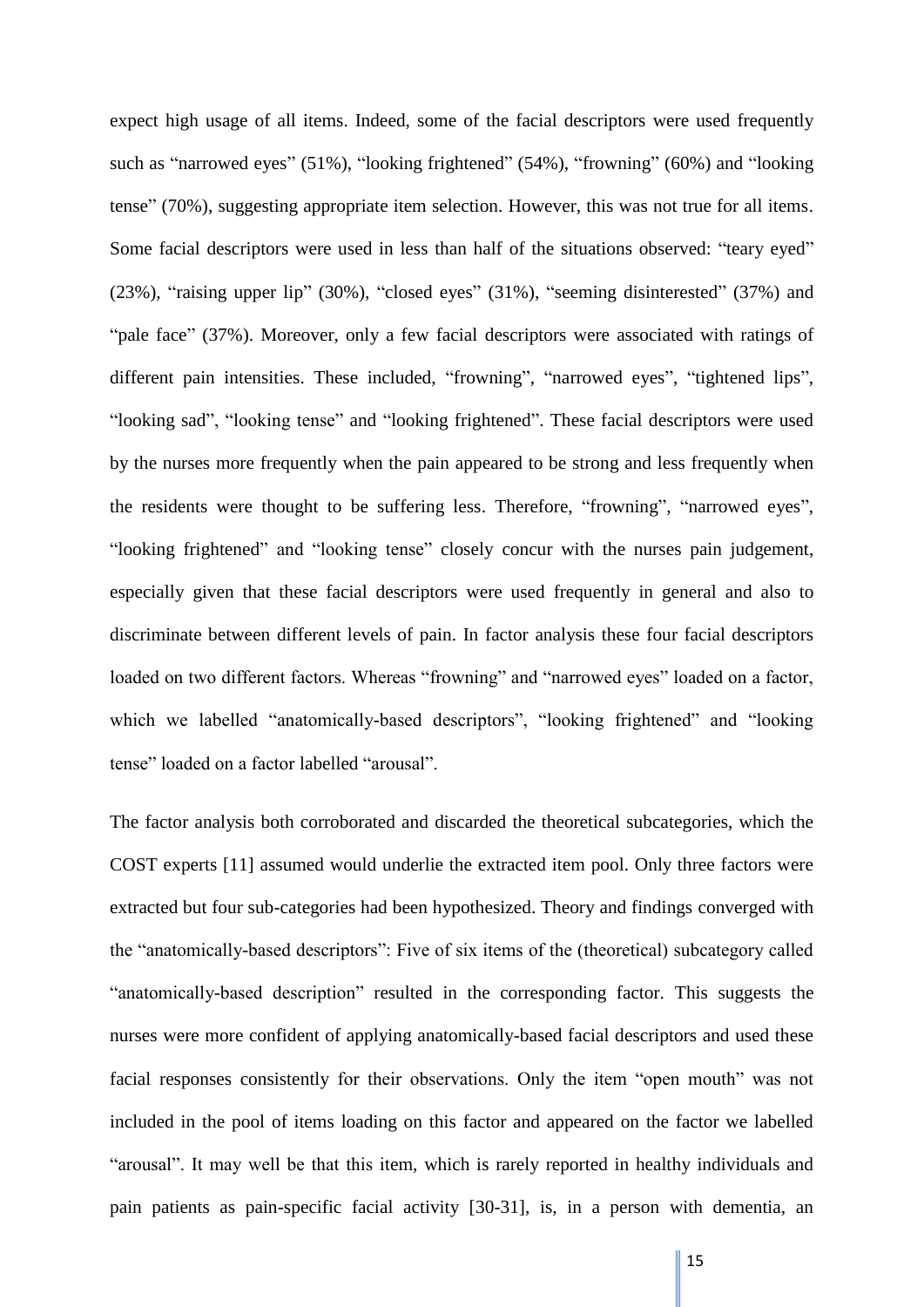unspecific manifestation of distress triggered by pain as likely as by other negative states [9,32]. The two frequently and differentially used items from the (theoretical) subcategory "emotional state", namely "looking frightened" and "looking "tense", both loaded on the factor "arousal". Thus, it seems that caregivers mainly used facial descriptors from the factors "anatomically based description" and "arousal" for their inference of pain.

#### *Predictive value of facial descriptors*

Using regression analyses, we were able to corroborate most of the findings discussed above. When entering all 13 single facial descriptors into regression analysis, we found that the items "frowning", "narrowed eyes" and "looking tense" were significant predictors of nurses' overall pain estimate; the pain intensity estimate of a nurse concurred with the intensity rating for the facial descriptors items "frowning", "narrowed eyes" and "looking tense". Interestingly, two of these three items, namely "frowning" and "narrowed eyes" describe facial features that have been repeatedly shown to be indicative for pain based on fine grained, slow-motion analysis using the Facial Action Coding System (FACS; [36]) [30-33]. Thus, nurses behaved – although untrained in objective facial expression analysis– like trained FACS coders, noticing especially "frowning" (Action Unit 4) and to a lesser degree "narrowed eyes" (Action Unit 6\_7). As soon as the nurses observed these facial responses, the presence of pain was inferred to be more likely and the stronger these facial responses were, the stronger the caregiver rated the pain intensity. Caregivers seemed to have primarily relied on these anatomically-based facial indicators of pain. However, pain estimate ratings did not exclusively coincide with these anatomical descriptors but also with other facial items (especially with "looking tense"). There might be several reasons for this. Although the predictors "frowning" and "narrowed eyes" explained sizeable variance in the two general ratings of pain, there was still substantial unexplained variance left, which means that the caregiver did not exclusively rely on these indicators when making conclusions about the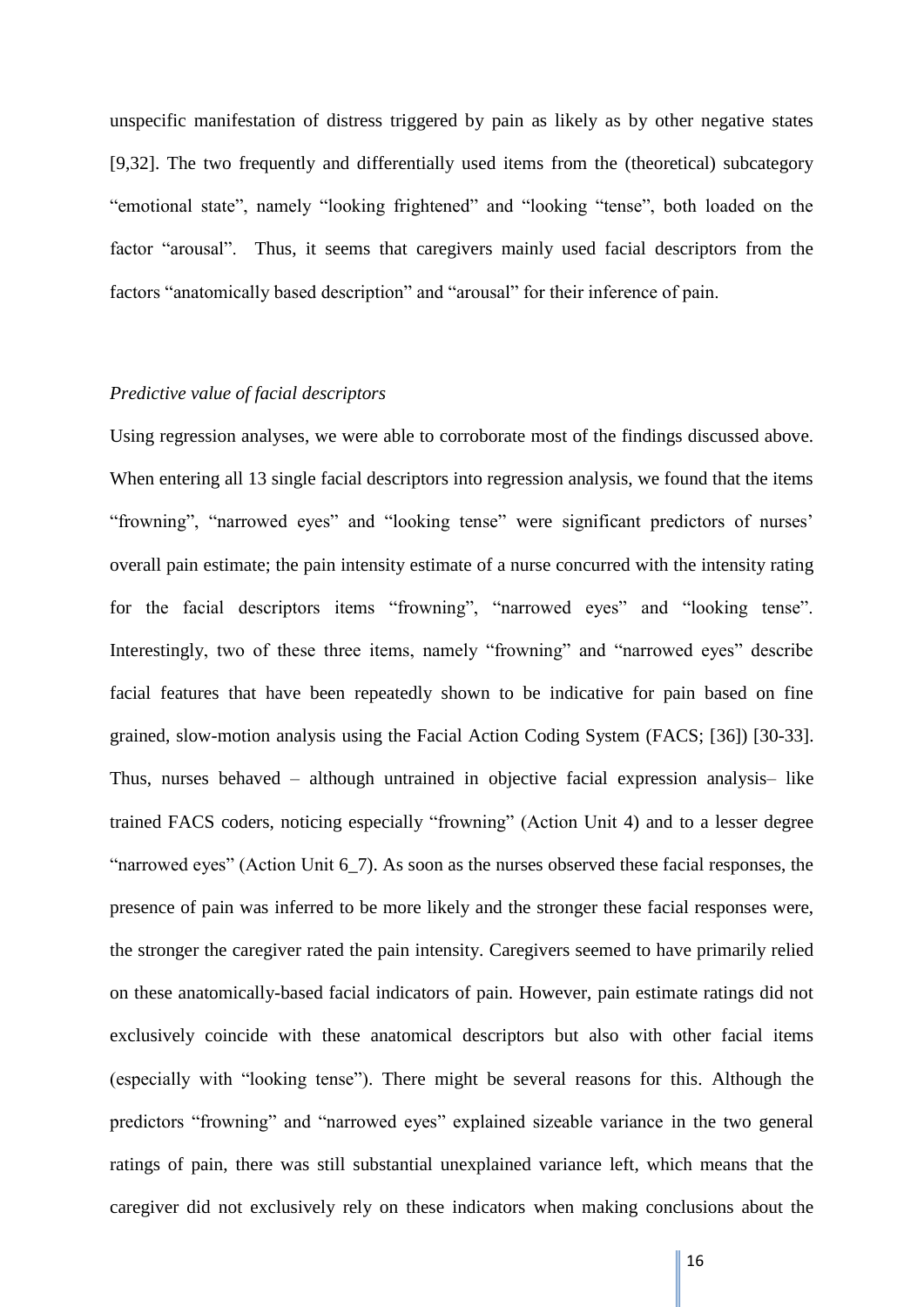presence and intensity of pain. Furthermore, the two Action Units "frowning" and "narrowed eyes" have indeed repeatedly been shown to be indicative for pain but they are nevertheless not unique for this condition. For example, the facial expression of disgust and anger often also includes the Action Units "frowning" and "narrowed eyes" [36,37]. Thus, the use of these signs alone cannot resolve the ambiguities of facial expression.

The other indicators which formed a stronger basis for the overall rating of pain were indicators of emotional arousal (e.g. "looking tense", "looking sad"). It is obvious that these observational items require psychological inference, i.e. basic forms of empathy as well as some longitudinal knowledge of the resident and how they behave in certain circumstances. Facial motor responses, as indicated by the Action Units, are less susceptible to observation errors than the attribution of overt behavior to internal states, which is necessary for empathic judgments. Nevertheless, nurses appeared to have used empathic interpretation to derive their overall pain ratings.

These assumptions were clearly supported by the regression analyses using factor scores (instead of single items) as predictors of nurses' overall pain estimates. We found that the factors "anatomically based description" and "arousal" proved to be the best predictors. Indeed, a sizeable 38% to 43% of variance in pain estimate ratings was explained by these two factors. Thus, the data on the frequency of usage as well as the regression analyses using single item predictors and factor score predictors all demonstrate how the use of "anatomically based description" and "arousal" are facial descriptors that concurred well with nurses beliefs that a patient is in pain and with their grading of its intensity.

There are several limitations to our study. We could not relate ratings of the facial pain items to an objective measure of pain from the residents. However, this was not the primary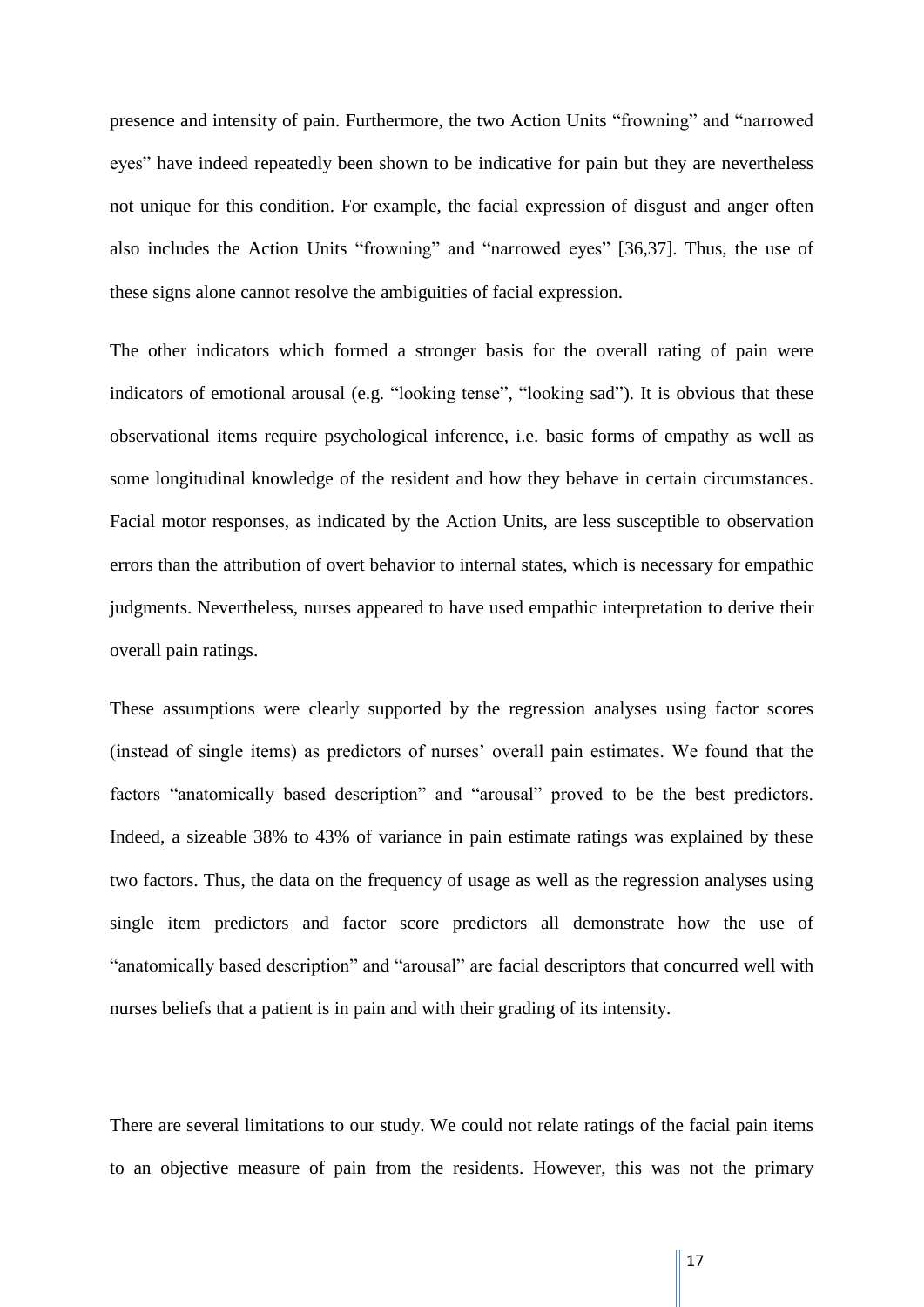objective of the study, which focused on how nurses use and interpret observational information, i.e. features of facial activity, to infer the presence and intensity of pain in residents with dementia. To be exact, we related the ratings of the single observational items to overall ratings of pain provided by the caregivers. Therefore, the present study examined the influence of certain pain-related observations on the diagnostic decision processes used by caregivers. As stated, we only focused on overall pain intensity estimates provided by nurses and not on the assessment of other relevant dimensions of pain (e.g. emotional, somatic, cognitive) or on general distress in distinction from pain [38]. Whereas this might have been possible in persons without cognitive impairment by relying on more comprehensive selfreport, this cannot be based on the limited codes produced by facial expressions. Furthermore, our questionnaire survey was pragmatic and based in day to day practice. We could not control the selection of participants, the situations in which pain assessment took place or verify whether the facial descriptors were understood in the same way by all raters. However, most observational pain scales are used in this setting without special training and rely on compliance with the written instructions; thus, our setting does not deviate from that of similar studies. Moreover, we decided not to use open questions due to the time-pressure of everyday care in nursing homes, but instead relied on the very carefully selected facial descriptors.

Although, our study included a large number of observations, the overall response rate of nursing homes was only 22%. Thus, it is possible that mostly data from nursing homes where pain management in dementia is already an important topic entered our study. Moreover, given that we only studied nursing homes in Germany, our findings may be culture-bound. Finally, it has to be acknowledged that the high percentage of residents receiving pain medication may have reduced the occurrence of pain and its indicators. However, this high percentage also suggests the presence of multiple underlying indications for pain management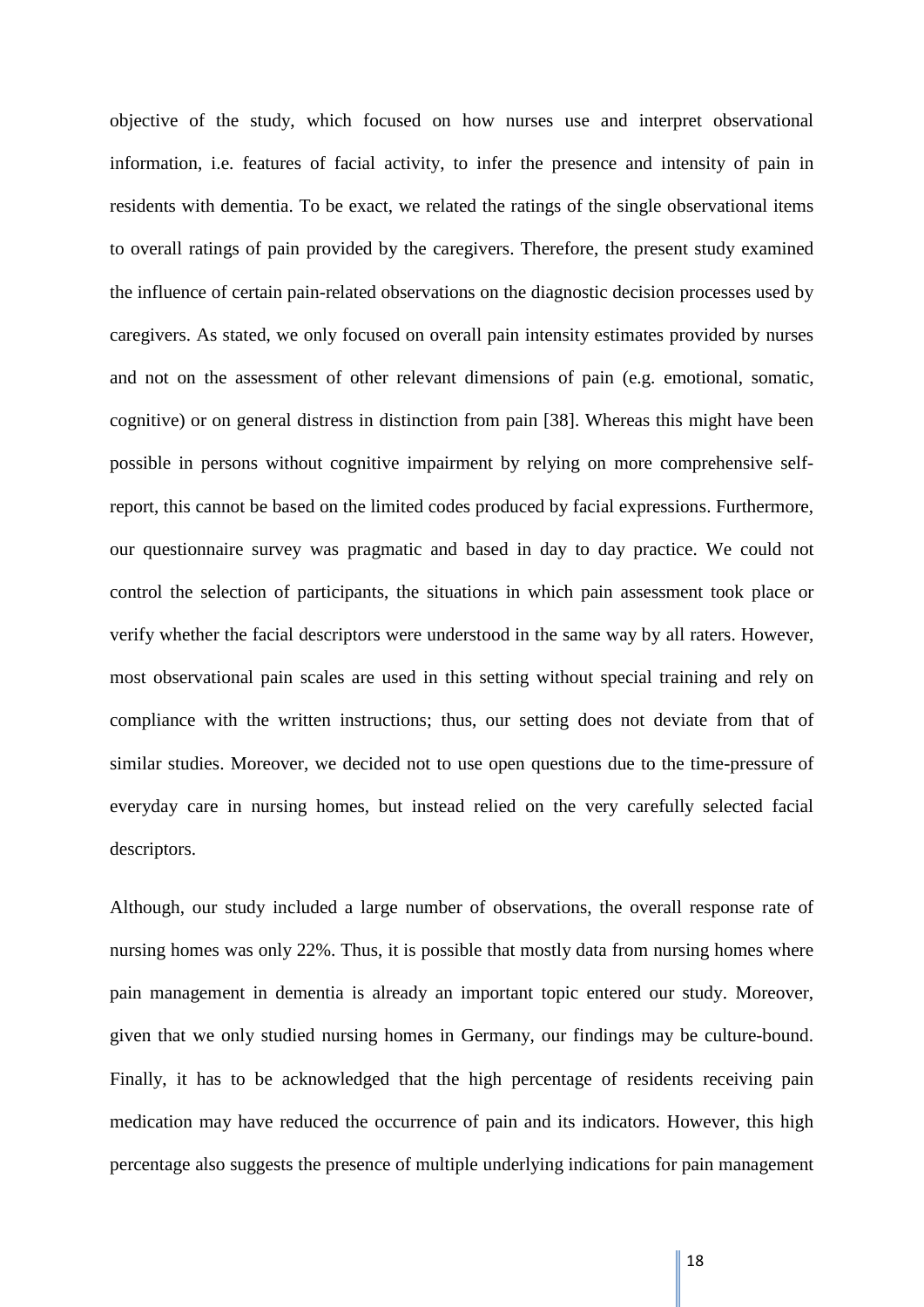in these care home residents and the possibility that observations during care tasks may induce pain.

In the everyday evaluation of pain, caregivers may rely on multiple sources of information, including facial expression, body posture and verbal utterances. We decided to focus on studying facial expressions so that nurses could focus on only one behavioral domain and a restricted number of items. This allowed us to asses the feasibility and validity of this approach under under optimal conditions. This is important in the developmental phase of investigating pain-indicative descriptors. In future clinical practice, all behavioral indicators should be taken into consideration, and this may further enhance the accuracy of pain judgements.

It would also be helpful to assess which (facial) behaviors precipitate a nurse or a caregiver into requesting a prescription, or administering analgesics to, residents with dementia. It is possible that not the same but different facial behaviors are used to infer pain compared to those behaviors triggering a caregiver to administer analgesics. Last but not least, when the new observational tool has been developed, we should also analyze processes of social interaction between the nurse and resident dyad in more detail.

### *Conclusions*

The pool of observational items we extracted from established and widely known observerrated pain scales included facial descriptors which were highly relevant for inferring pain in residents with dementia by nursing staff in care homes, and were used in the process of diagnostic decision making. This has been discussed in the literature but rarely empirically tested. However, this does not apply to all facial items. Anatomically-based items like "frowning" and "narrowed eyes" and indicators of emotional arousal like "looking tense"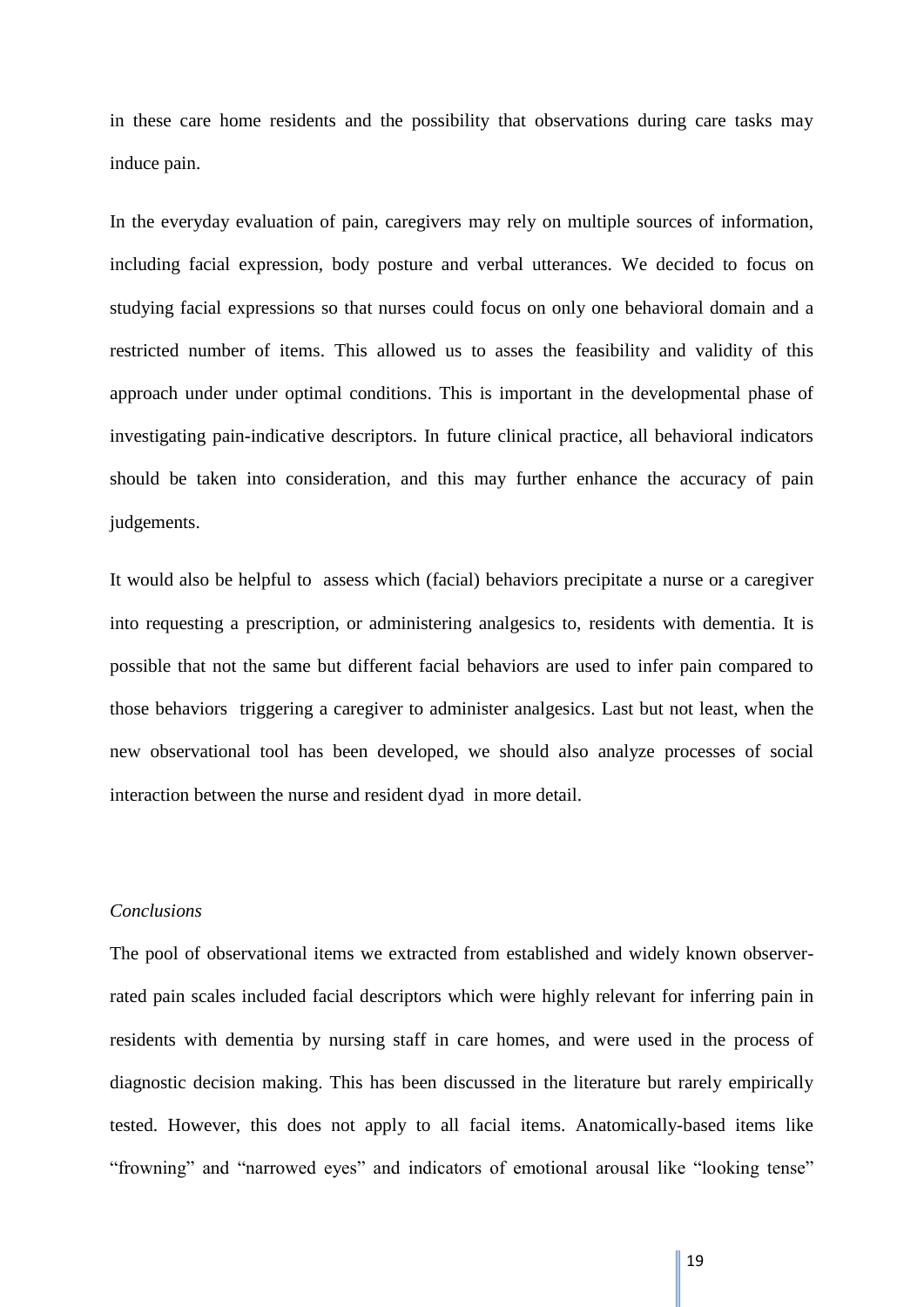were mainly used as basis for the overall ratings of pain by caregivers. Future studies should explore whether such items commonly used by nurses to infer pain, can also differentiate pain from other negative states. Given that without training, nurses already seem to focus on "frowning", which is a key facial feature of pain expressions [30-32], further training could focus on the importance of other key facial features (e.g. opened mouth, raising upper lip) . Development of observational pain tools and training in their use should consider the preexisting knowledge base and competence of nurses to infer pain.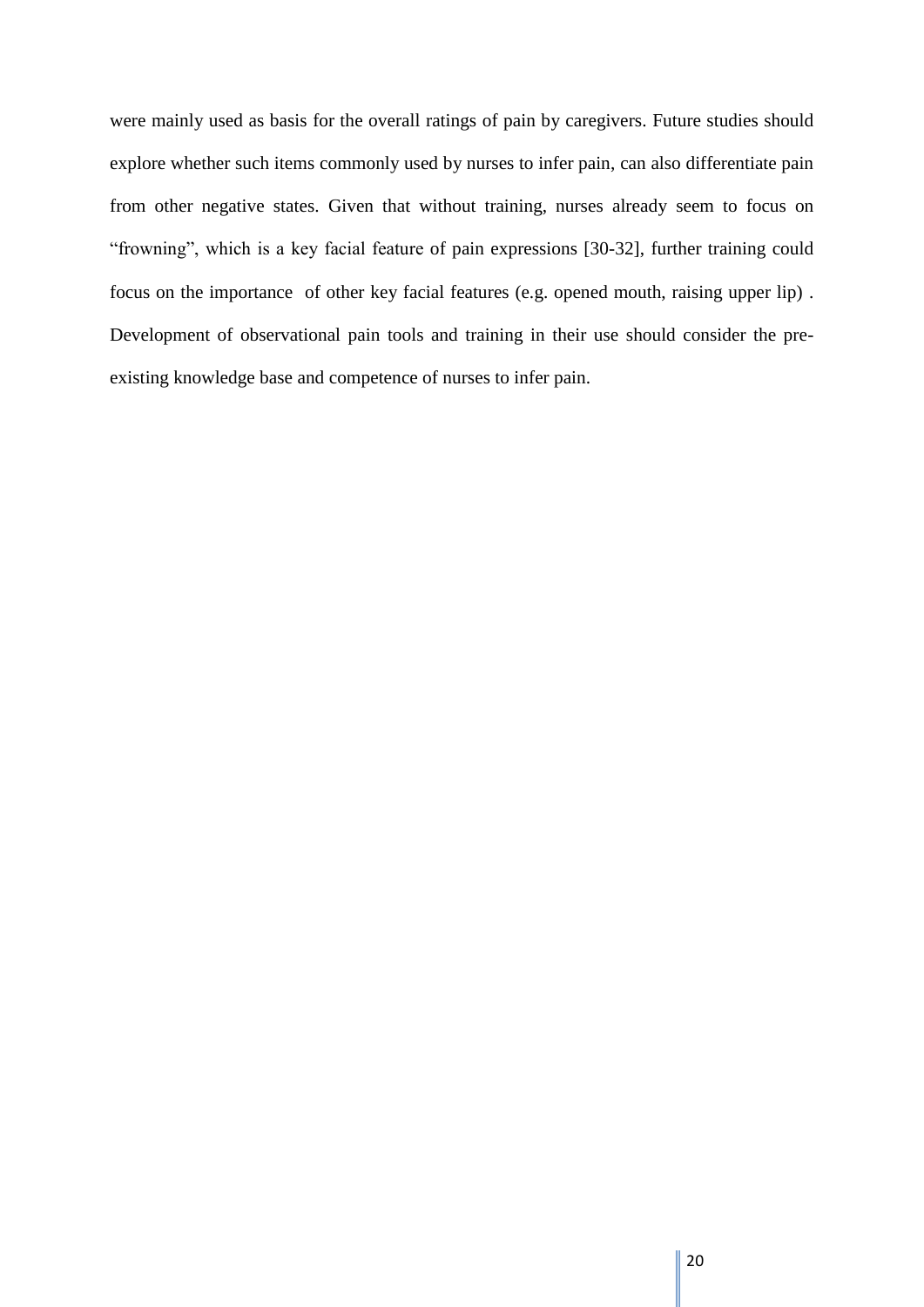# **Figures**

Figure 1: Percentage of how often facial descriptors were used. (A) Percentages are given separately for observations were nurses rated the face to express "no pain"," slight pain" or "moderate/strong pain". (B) Percentages are given separately for observations were nurses believed the patient to be in "no pain", "slight pain" or "moderate/strong pain".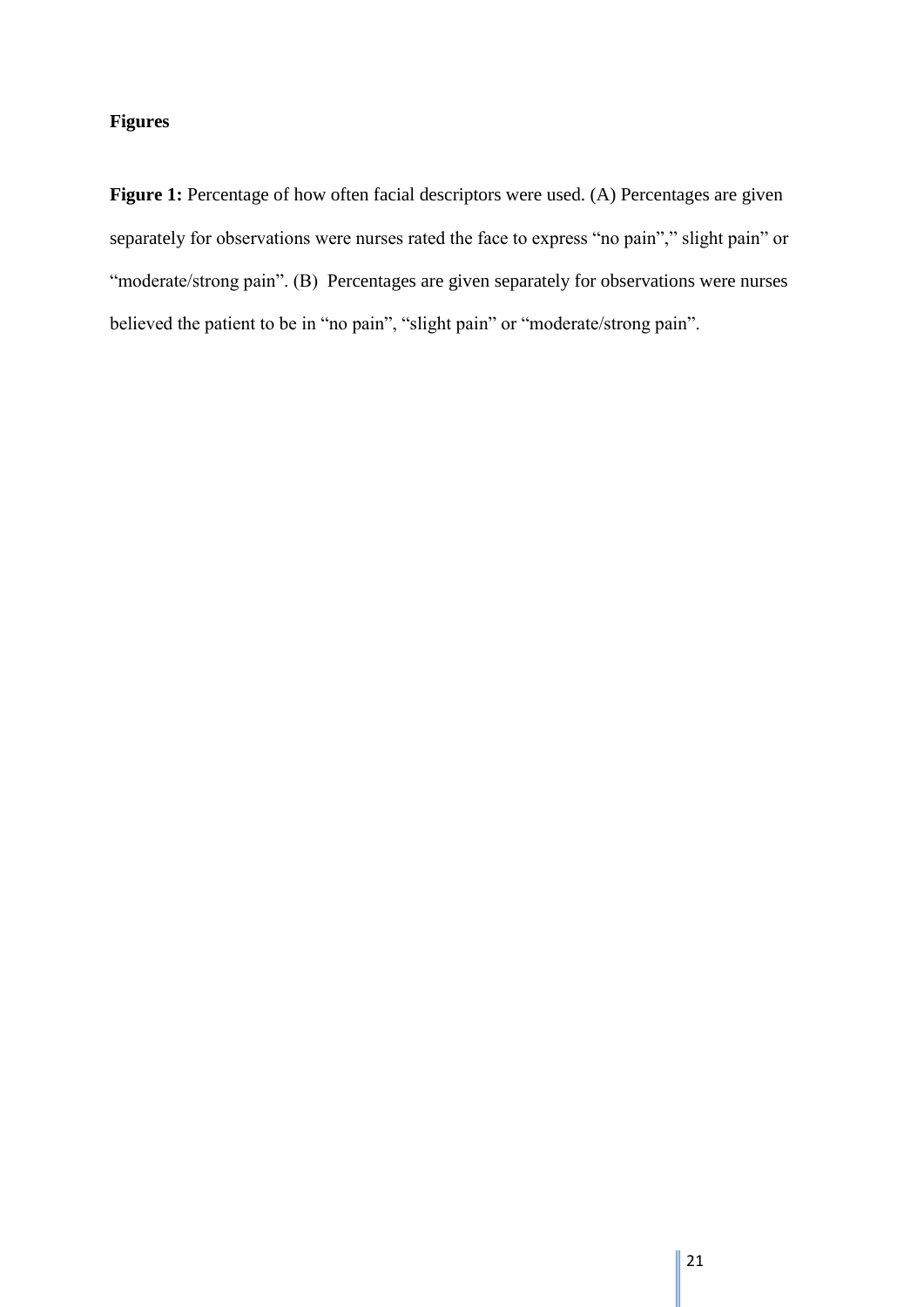#### **Literature**

[1] Kaasalainen S, Crook J. An exploration of seniors' ability to report pain. *Clin Nurs Res*  2004;13:199–215.

[2] Cole L J, Farrell MJ, Duff EP, Barber JB, Egan GF, Gibson SJ. Pain sensitivity and fMRI pain-related brain activity in Alzheimer's disease. *Brain* 2006;129:2957-2965.

[3] Kankkunen P, Välimäki T. (2014). Pain among Persons with Dementia: The Family Caregiver's View Point. *Int J Caring Sci* 2014, 7: 460-467.

[4] Husebo BS, Kunz M, Achterberg WP, et al. Pain Assessment and Treatment Challenges in Patients with Dementia. *Zeitschrift f Neuropsychologie* 2012;23:237-246.

[5] Peisah C, Weaver J, Wong L, Strukovski JA. Silent and suffering: a pilot study exploring gaps between theory and practice in pain management for people with severe dementia in residential aged care facilities. *Clin Interv Aging* 2014; 9, 1767.

[6] Herr K, Bjoro K, Decker S. Tools for assessment of pain in nonverbal older adults with dementia: A state-of-the-science review. *J Pain Symptom Manage* 2006;31:170-192.

[7] Park J, Castellanos-Brown K, Belcher J. A Review of Observational Pain Scales in Nonverbal Elderly With Cognitive Impairments. *Res Soc Work Pract* 2010;20:651-664.

[8] AGS Panel on Persistent Pain in Older Persons: The management of persistent pain in older persons. *J Am Geriatr Soc* 2002;50:S205-224.

[9] Chapman C R: Progress in pain assessment: the cognitively compromised patient. *Curr Opin Anaesthesiol* 2008;21:610-615.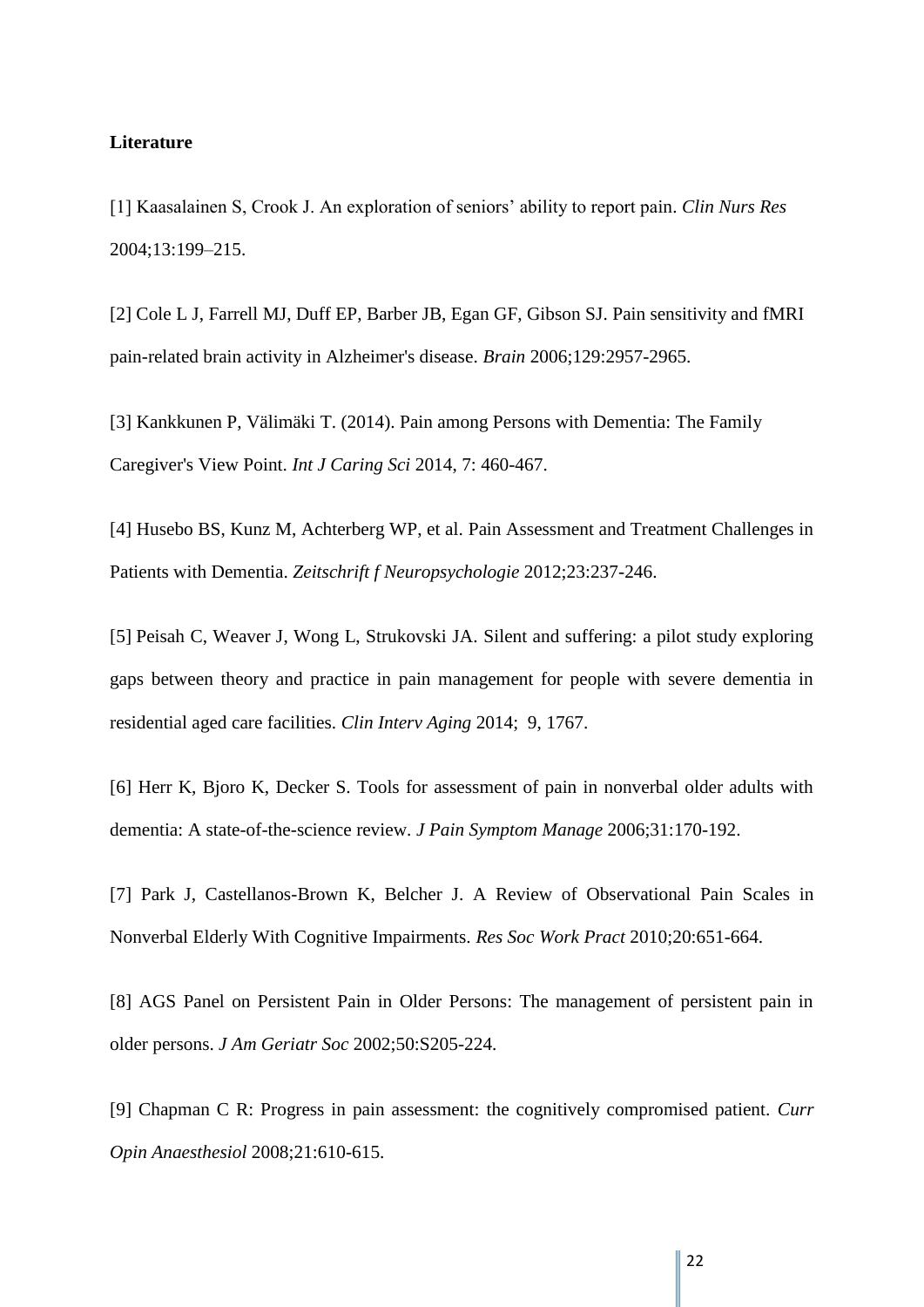[10] Sheu E, Versloot J, Nader R, Kerr D, Craig KD. Pain in the elderly: validity of facial expression components of observational measures. *Clin J Pain* 2011;27:593–601.

[11] Corbett A, Achterberg W, Husebo B, et al. An international road map to improve pain assessment in people with impaired cognition: the development of the Pain Assessment in Impaired Cognition (PAIC) meta-tool. *BMC Neurology* 2014; 14:229.

[12] Stolee P, Hillier LM, Esbaugh J, et al. Instruments for the assessment of pain in older persons with cognitive impairment. *J Am Geriatr Soc* 2005;53:319-326.

[13] van Herk R, van Dijk M, Baar FP, Tibboel D, de Wit R. Observation scales for pain assessment in older adults with cognitive impairments or communication difficulties. *Nurs Res* 2007;56:34-43.

[14] Zwakhalen SM, Hamers JP, Abu-Saad HH, Berger MP. Pain in elderly people with severe dementia: a systematic review of behavioural pain assessment tools. *BMC Geriatr* 2006;6:3.

[15] Abbey J, Piller N, De Bellis A, et al. The Abbey pain scale: a 1-minute numerical indicator for people with end-stage dementia. *Int J Palliat Nurs* 2004;10:6-13.

[16] Kovach CR, Noonan PE, Griffie J, Muchka S, Weissman DE. Use of the assessment of discomfort in dementia protocol. *Appl Nurs Res* 2001;14:193-200.

[17] Kovach CR, Weissman DE, Griffie J, Matson S, Muchka S. Assessment and treatment of discomfort for people with late-stage dementia. *J Pain Symptom Manage* 1999;18:412-419.

[18] Feldt KS, Warne MA, Ryden MB. Examining pain in aggressive cognitively impaired older adults. *J Gerontol Nurs* 1998;24:14-22.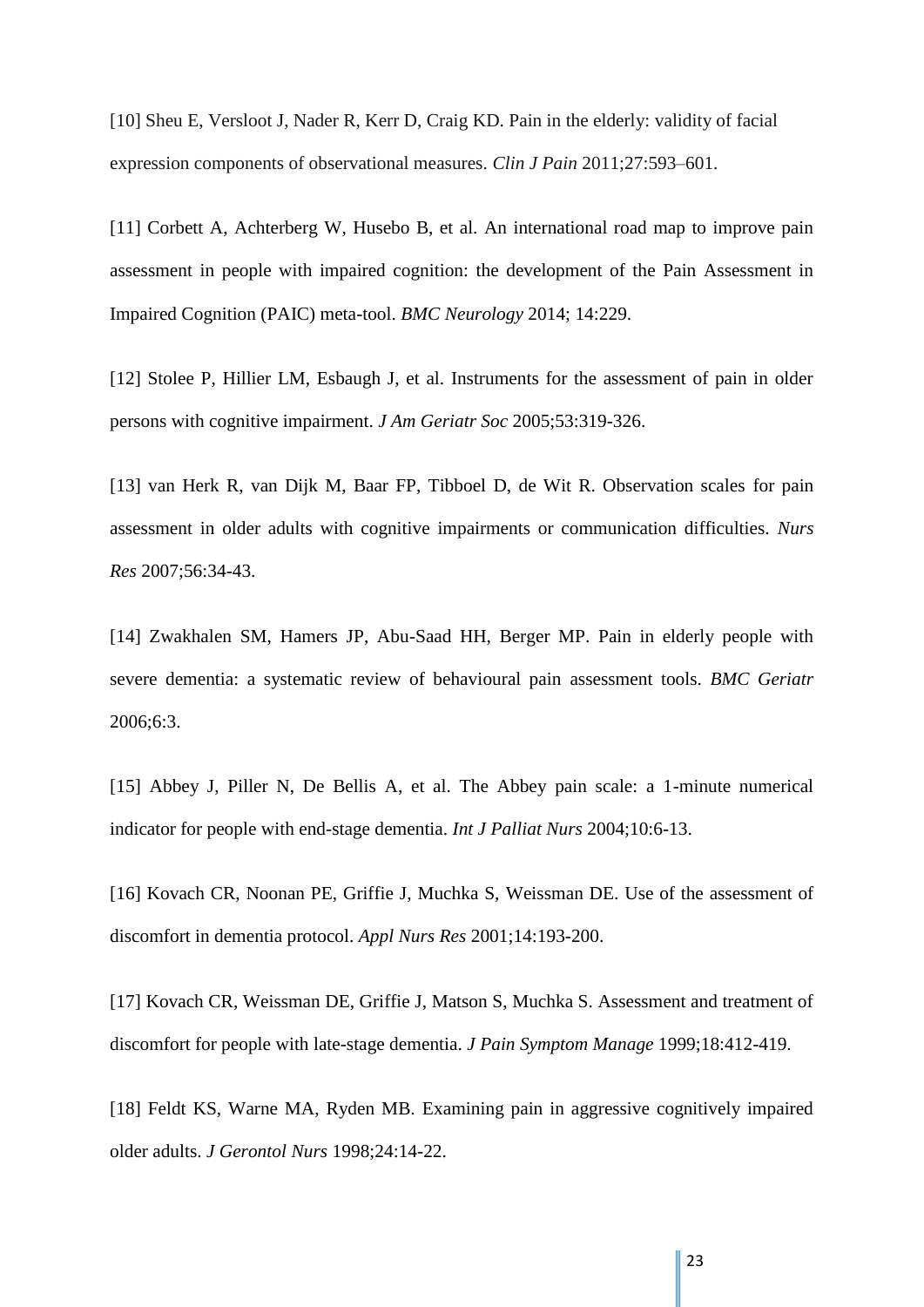[19] Feldt KS. The checklist of nonverbal pain indicators (CNPI). *Pain Manag Nurs*  2000;1:13-21.

[20] Hurley AC, Volicer BJ, Hanrahan PA, Houde S, Volicer L. Assessment of Discomfort in Advanced Alzheimer Patients. *Res Nurs Health* 1992;15:369-377.

[21] Warden, V, Volicer L, Hurley AC, Rogers EN. Pain assessment in advanced dementia. *Gerontologist* 2001;41, p. 146.

[22] Lefebvre-Chapiro S. The DOLOPLUS 2 scale - evaluating pain in the elderly. Eur J *Palliat Care* 2001;8:191-194.

[23] Morello R, Jean A, Alix M, Sellin-Peres D, Fermanian J. A scale to measure pain in nonverbally communicating older patients: The EPCA-2 Study of its psychometric properties. *Pain* 2007;133:87-98.

[24] Husebo BS, Strand LI, Moe-Nilssen R, et al. Mobilization-Observation-Behaviour-Intensity-Dementia Pain Scale (MOBID): development and validation of a nurse-administered pain assessment tool for use in dementia. *J Pain Symptom Manage* 2007;34:67-80.

[25] Snow AL, Weber JB, O'Malley KJ, et al. NOPPAIN: A nursing assistant-administered pain assessment instrument for use in dementia. *Dement Geriatr Cogn Disord* 2004;17:240- 246.

[26] Fuchs-Lacelle S, Hadjistavropoulos T. Development and preliminary validation of the pain assessment checklist for seniors with limited ability to communicate (PACSLAC). *Pain Manag Nurs* 2004;5:37-49.

[27] Warden V, Hurley AC, Volicer L. Development and psychometric evaluation of the Pain Assessment in Advanced Dementia (PAINAD) scale. *J Am Med Dir Assoc* 2003;4:9-15.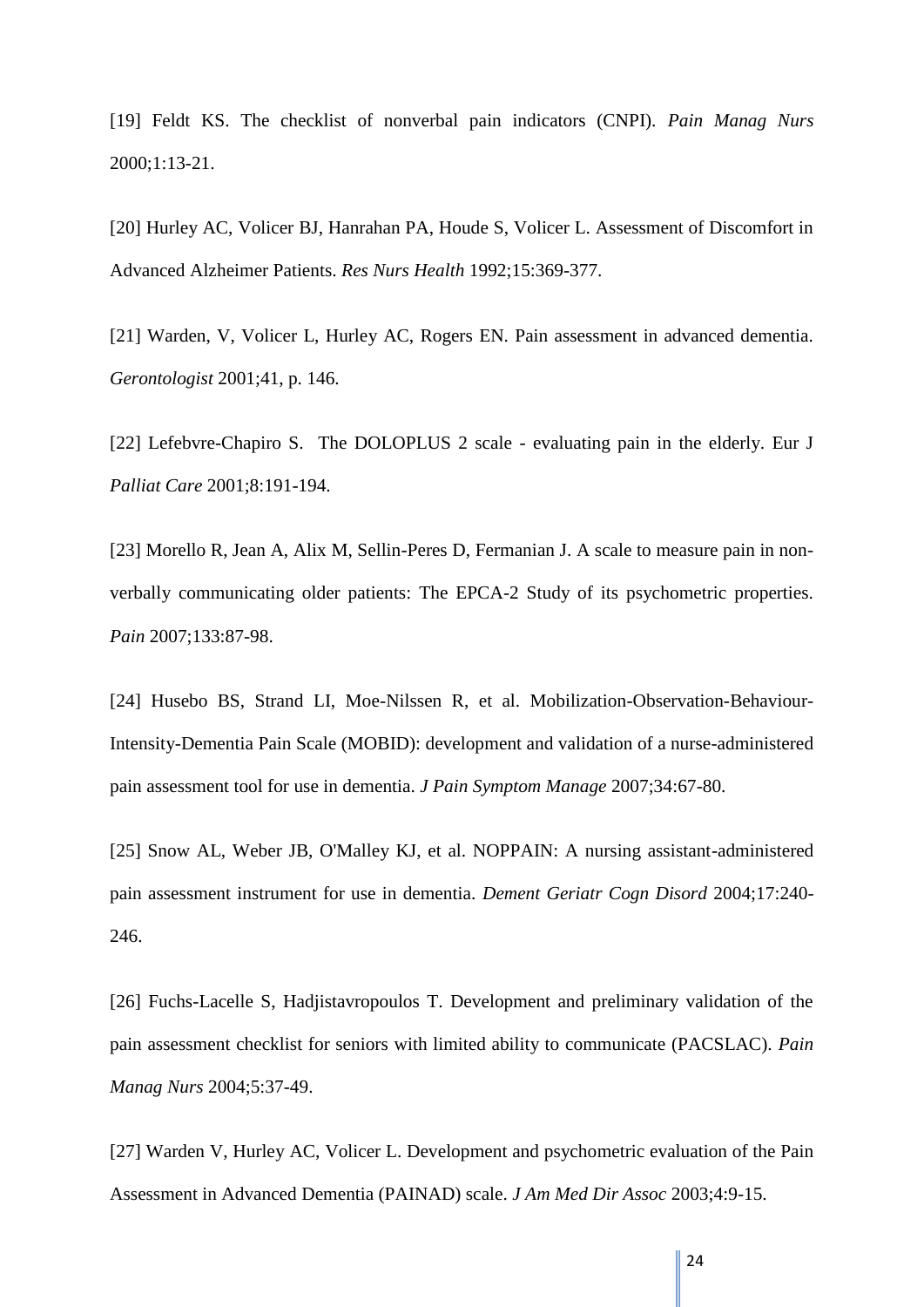[28] Villanueva MR, Smith TL, Erickson JS, Lee AC, Singer CM. Pain assessment for the dementing elderly (PADE): Reliability and validity of a new measure. *J Am Med Dir Assoc*  2003;4:1-8.

[29] Cohen-Mansfield J. Pain Assessment in Noncommunicative Elderly Persons - PAINE: *Clin J Pain* 2006;22:569-575.

[30] Prkachin KM. The consistency of facial expressions of pain: a comparison across modalities. *Pain* 1992;51:297-306.

[31] Prkachin KM, Solomon PE. The structure, reliability and validity of pain expression: evidence from patients with shoulder pain. *Pain* 2008;139:267-74.

[32] Kunz M, Scharmann S, Hemmeter U, Schepelmann K, Lautenbacher S. The facial expression of pain in patients with dementia. *Pain* 2007;133:221-228.

[33] Bartlett MS. The statistical conception of mental factors. *Brit J Psychol* 1937;28:97-104.

[34] Reisberg B, Ferris S H, de Leon MJ, Crook T. The Global! Deterioration Scale (GDS). *Psychopharmac Bulletin* 1988;24:661-663.

[35] Dowding D, Lichtner V, Allcock N, Briggs M, James K, Keady J, Lasrado R, Sampson EL, Swarbrick C, Closs, SJ. Using sense-making theory to aid understanding of the recognition, assessment and management of pain in patients with dementia in acute hospital settings. *Int J Nurs Stud* 2016;53:152-162.

[36] Ekman PE, Friesen WV. Facial Action Coding System. Palo Alto, CA: Consulting Psychologists Press,1987